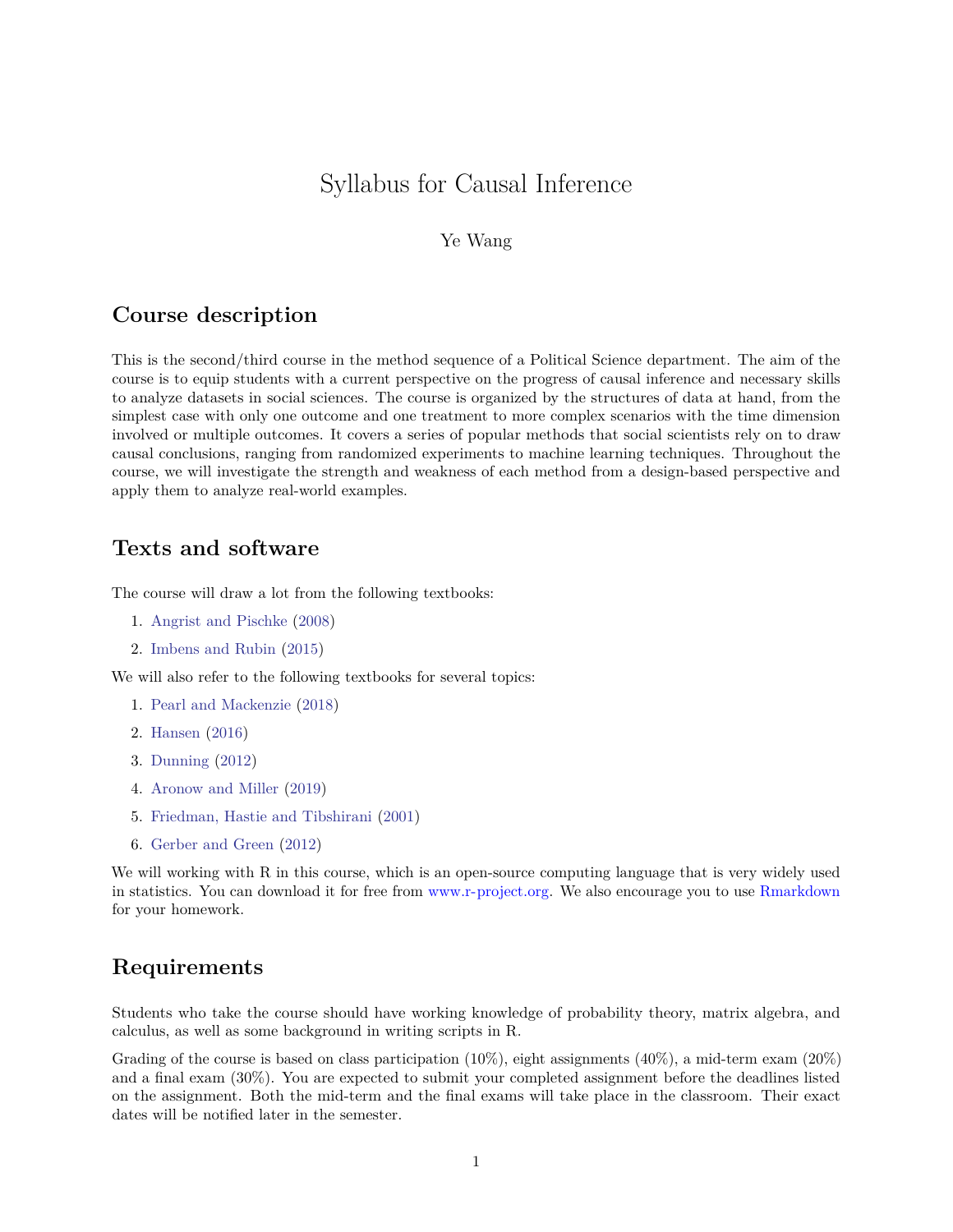## **Course outline**

## **Section I: Data with** *Y* **and** *D*

This section first introduces basic concepts in causal inference, such as the Rubin model, the directed acyclic graph (DAG), and the "fundamental problem of causal inference." Then, we turn to simple experiments, which produce datasets with only an outcome *Y* and a treatment variable *D*. We will learn the design, estimation, and statistical inference of simple experiments, as well as the general idea of design-based causal inference. We end the section with the discussion of more complicated designs, including patient preference trials and conjoint analysis.

### **Lecture 1 The fundamental problem of causal inference**

The Rubin model The fundamental problem of causal inference: two solutions DAG: pros and cons The tradition of econometrics and the identification of models Design-based perspective vs. model-based perspective

*References: [Holland](#page-12-1) [\(1986\)](#page-12-1), [Freedman](#page-11-3) [\(1991\)](#page-11-3), [Imbens](#page-13-1) [\(2019\)](#page-13-1), [Samii](#page-16-0) [\(2016\)](#page-16-0), Intro of [Pearl and Mackenzie](#page-15-0) [\(2018\)](#page-15-0), Ch1 of [Angrist and Pischke](#page-8-0) [\(2008\)](#page-8-0), Ch1 and Ch2 of [Imbens and Rubin](#page-13-0) [\(2015\)](#page-13-0)*

### **Lecture 2 The basics of experiment: design and estimation**

From sampling to design Complete experiment vs. Bernoulli trial Horvitz-Thompson estimator vs. Hajek estimator The bias-variance tradeoff Unbiasedness and consistency

*References: Ch3, Ch4 and Ch6 of [Imbens and Rubin](#page-13-0) [\(2015\)](#page-13-0), [Hahn](#page-12-2) [\(1998\)](#page-12-2), [Middleton](#page-15-1) [\(2018\)](#page-15-1), [Delevoye and](#page-11-4) [Sävje](#page-11-4) [\(2020\)](#page-11-4)*

### **Lecture 3 The basics of experiment: inference based on asymptotics**

Design-based vs. sampling-based uncertainty Variance estimation in experiments Asymptotic normality of the estimators Finite population CLT Stein's method

*References: [Abadie et al.](#page-8-2) [\(2014\)](#page-8-2), [Aronow et al.](#page-9-0) [\(2014\)](#page-9-0), [Imbens and Menzel](#page-13-2) [\(2018\)](#page-13-2), [Li and Ding](#page-14-0) [\(2017\)](#page-14-0), [Ross](#page-16-1) [et al.](#page-16-1) [\(2011\)](#page-16-1)*

### **Lecture 4 The basics of experiment: inference based on resampling**

Sharp null and Fisher's randomization test Bootstrap: basic idea Bootstrap: different methods Compare various approaches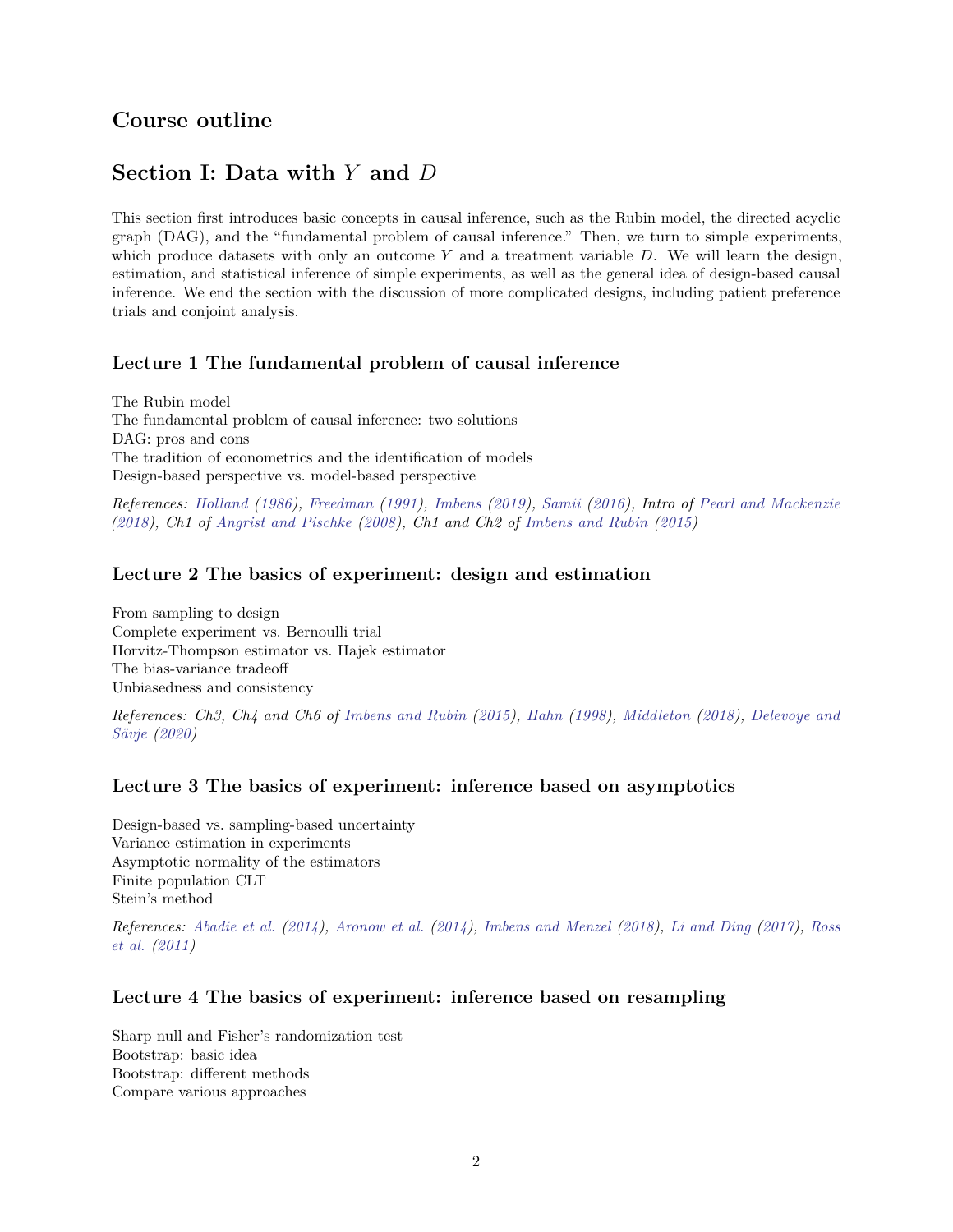*References: Ch5 of [Imbens and Rubin](#page-13-0) [\(2015\)](#page-13-0), [Morgan](#page-15-2) [\(2017\)](#page-15-2), [Young](#page-16-2) [\(2019](#page-16-2)*a*), [Ding et al.](#page-11-5) [\(2017\)](#page-11-5), Ch 10 of [Hansen](#page-12-0) [\(2016\)](#page-12-0)*

### **Lecture 5 More complicated designs**

Conjoint analysis: setup and estimation Patient preference trials Factorial designs

*References: [Hainmueller, Hopkins and Yamamoto](#page-12-3) [\(2014\)](#page-12-3), [Egami and Imai](#page-11-6) [\(2018\)](#page-11-6), [Bansak et al.](#page-9-1) [\(2018\)](#page-9-1), [Knox et al.](#page-14-1) [\(2019\)](#page-14-1), [Li et al.](#page-14-2) [\(2020\)](#page-14-2)*

### **Applications**

*References: Ch8 and Ch9 of [Dunning](#page-11-0) [\(2012\)](#page-11-0), [Gerber, Green and Larimer](#page-11-7) [\(2008\)](#page-11-7), [Butler and Broockman](#page-9-2) [\(2011\)](#page-9-2), [Hainmueller and Hopkins](#page-12-4) [\(2015\)](#page-12-4), [De Benedictis-Kessner et al.](#page-10-0) [\(2019\)](#page-10-0)*

## **Section II: Data with** *Y* **,** *D***, and X**

In spite of the outcome and the treatment, we may also possess auxiliary information in the dataset, the covariates **X**. Their existence allows us to enhance the efficiency of our estimators or eliminate the estimation bias caused by confounders. This section starts from scenarios where **X** are "exogenous," meaning that they are independent to the treatment (but not the outcome). We discuss how to use these covariates to reduce the uncertainty in estimation and generate estimates of heterogeneous treatment effects. We then move to the case where **X** are "endogenous" and confounding the causal identification. We review popular tools of de-confounding: regression, weighting, balancing, and matching.

### **Lecture 6 Regression in causal inference**

A quick review The bias of the regression estimator Regression adjustment in simple experiments Bias amplification

*References: [Samii and Aronow](#page-16-3) [\(2012\)](#page-16-3), Ch2 of [Angrist and Pischke](#page-8-0) [\(2008\)](#page-8-0), Ch7 of [Imbens and Rubin](#page-13-0) [\(2015\)](#page-13-0), [Lin et al.](#page-14-3) [\(2013\)](#page-14-3), [Aronow and Samii](#page-8-3) [\(2016\)](#page-8-3), [Middleton et al.](#page-15-3) [\(2016\)](#page-15-3)*

### **Lecture 7 From regression to machine learning**

Prediction vs. causal inference Sampling splitting, cross-validation and penalization Linear models: LASSO, Ridge, SVM Tree-based models: CART, Boost, Random forest

*References: [Mullainathan and Spiess](#page-15-4) [\(2017\)](#page-15-4), [Athey and Imbens](#page-9-3) [\(2019\)](#page-9-3), [Montgomery and Olivella](#page-15-5) [\(2018\)](#page-15-5), [Belloni, Chernozhukov and Hansen](#page-9-4) [\(2014\)](#page-9-4)*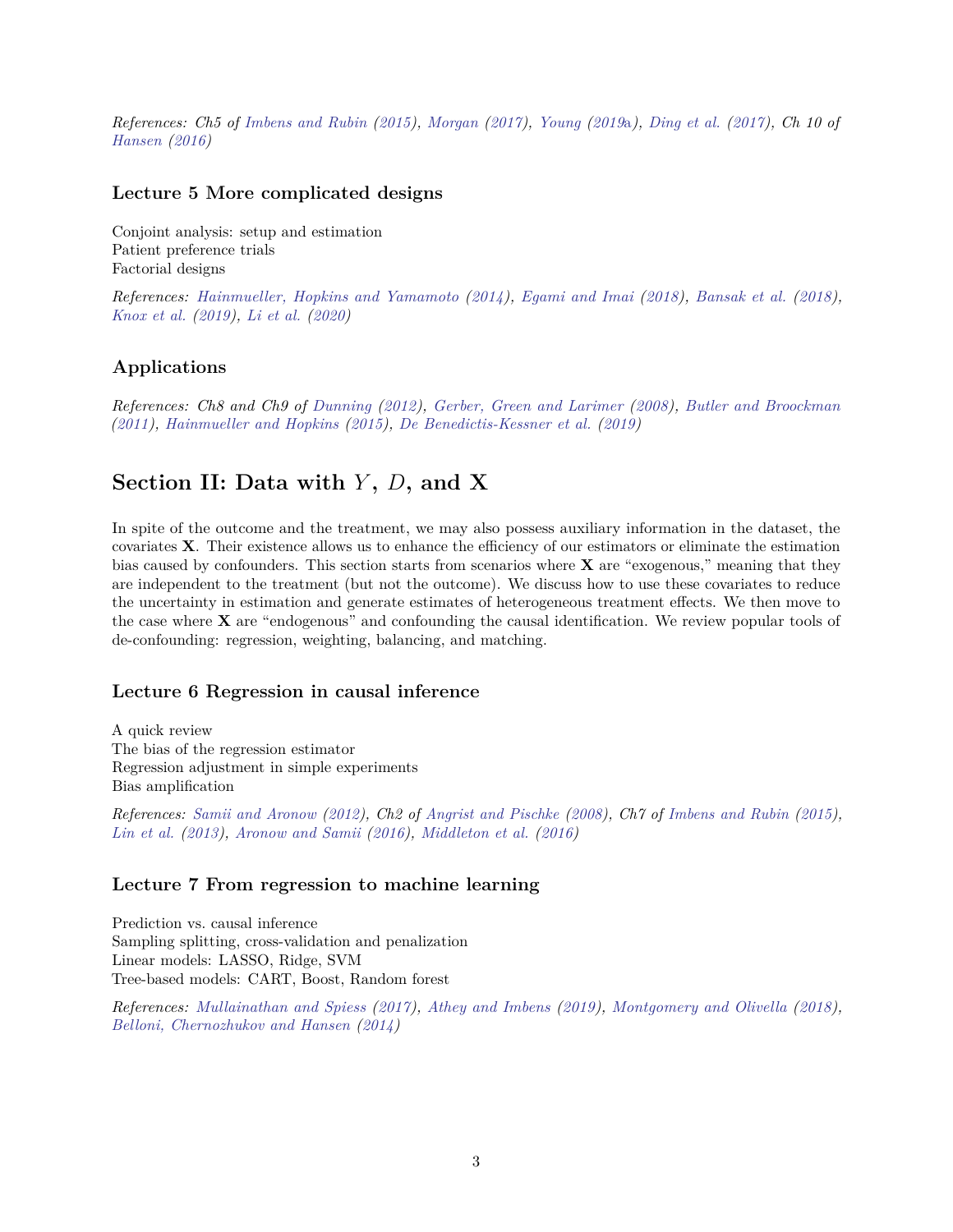#### **Lecture 8 Heterogeneous treatment effects**

Interaction terms Causal tree and causal forest Ensemble methods

*References: [Hainmueller, Mummolo and Xu](#page-12-5) [\(2019\)](#page-12-5), [Athey and Imbens](#page-9-5) [\(2016\)](#page-9-5), [Wager and Athey](#page-16-4) [\(2018\)](#page-16-4), [Athey et al.](#page-9-6) [\(2019\)](#page-9-6), [Imai and Strauss](#page-13-3) [\(2011\)](#page-13-3), [Imai, Ratkovic et al.](#page-13-4) [\(2013\)](#page-13-4), [Grimmer, Messing and Westwood](#page-12-6) [\(2017\)](#page-12-6), [Künzel et al.](#page-14-4) [\(2019\)](#page-14-4), [Nie and Wager](#page-15-6) [\(2017\)](#page-15-6), [Zhou and Xie](#page-17-0) [\(2019\)](#page-17-0)*

#### **Lecture 9 External validity and the optimal assignment**

From SATE to PATE Classification of external validities Optimal assignment

*References: [Stuart et al.](#page-16-5) [\(2011\)](#page-16-5), [Hartman et al.](#page-12-7) [\(2015\)](#page-12-7), [Egami and Hartman](#page-11-8) [\(2020\)](#page-11-8), [Dehejia, Pop-Eleches](#page-11-9) [and Samii](#page-11-9) [\(2019\)](#page-11-9), [Bisbee et al.](#page-9-7) [\(2017\)](#page-9-7), [Kitagawa and Tetenov](#page-14-5) [\(2018\)](#page-14-5), [Athey and Wager](#page-9-8) [\(2017\)](#page-9-8), [Nie, Brunskill](#page-15-7) [and Wager](#page-15-7) [\(2020\)](#page-15-7)*

#### **Lecture 10 Control the confounders: weighting and balancing**

Rerandomization IPW: pros and cons CBPS Permutation weighting Entropy balancing Kernel balancing

*References: [Li and Ding](#page-14-6) [\(2020\)](#page-14-6), [Li, Ding and Rubin](#page-14-7) [\(2018\)](#page-14-7), [Rosenbaum and Rubin](#page-16-6) [\(1983\)](#page-16-6), [Hirano, Imbens and](#page-12-8) [Ridder](#page-12-8) [\(2003\)](#page-12-8), [Ma and Wang](#page-15-8) [\(2020\)](#page-15-8), [Imai and Ratkovic](#page-13-5) [\(2014\)](#page-13-5), [Arbour and Dimmery](#page-8-4) [\(2019\)](#page-8-4), [Hainmueller](#page-12-9) [\(2012\)](#page-12-9), [Hazlett](#page-12-10) [\(2018\)](#page-12-10), [Harshaw et al.](#page-12-11) [\(2019\)](#page-12-11)*

### **Lecture 11 Control the confounders: blocking and matching**

From blocking to matching The asymptotics of matching estimators Bootstrap and matching PS matching vs. NN matching Genetic matching and other varieties

*References: [Higgins, Sävje and Sekhon](#page-12-12) [\(2016\)](#page-12-12), [Abadie and Imbens](#page-7-0) [\(2006\)](#page-7-0), [Abadie and Imbens](#page-7-1) [\(2008\)](#page-7-1), [Abadie](#page-7-2) [and Imbens](#page-7-2) [\(2012\)](#page-7-2), [Abadie and Imbens](#page-7-3) [\(2011\)](#page-7-3), [Abadie and Imbens](#page-7-4) [\(2016\)](#page-7-4), [Imbens](#page-13-6) [\(2015\)](#page-13-6), [Otsu and Rai](#page-15-9) [\(2017\)](#page-15-9), [Diamond and Sekhon](#page-11-10) [\(2013\)](#page-11-10), [Iacus, King and Porro](#page-13-7) [\(2011\)](#page-13-7), [King and Nielsen](#page-14-8) [\(2019\)](#page-14-8), [Iacus, King](#page-13-8) [and Porro](#page-13-8) [\(2012\)](#page-13-8), [King, Lucas and Nielsen](#page-14-9) [\(2017\)](#page-14-9), [Roberts, Stewart and Nielsen](#page-15-10) [\(2020\)](#page-15-10)*

### **Lecture 12 Synthesis**

Doubly robustness Nuisance parameters and semiparametric estimators Cluster standard errors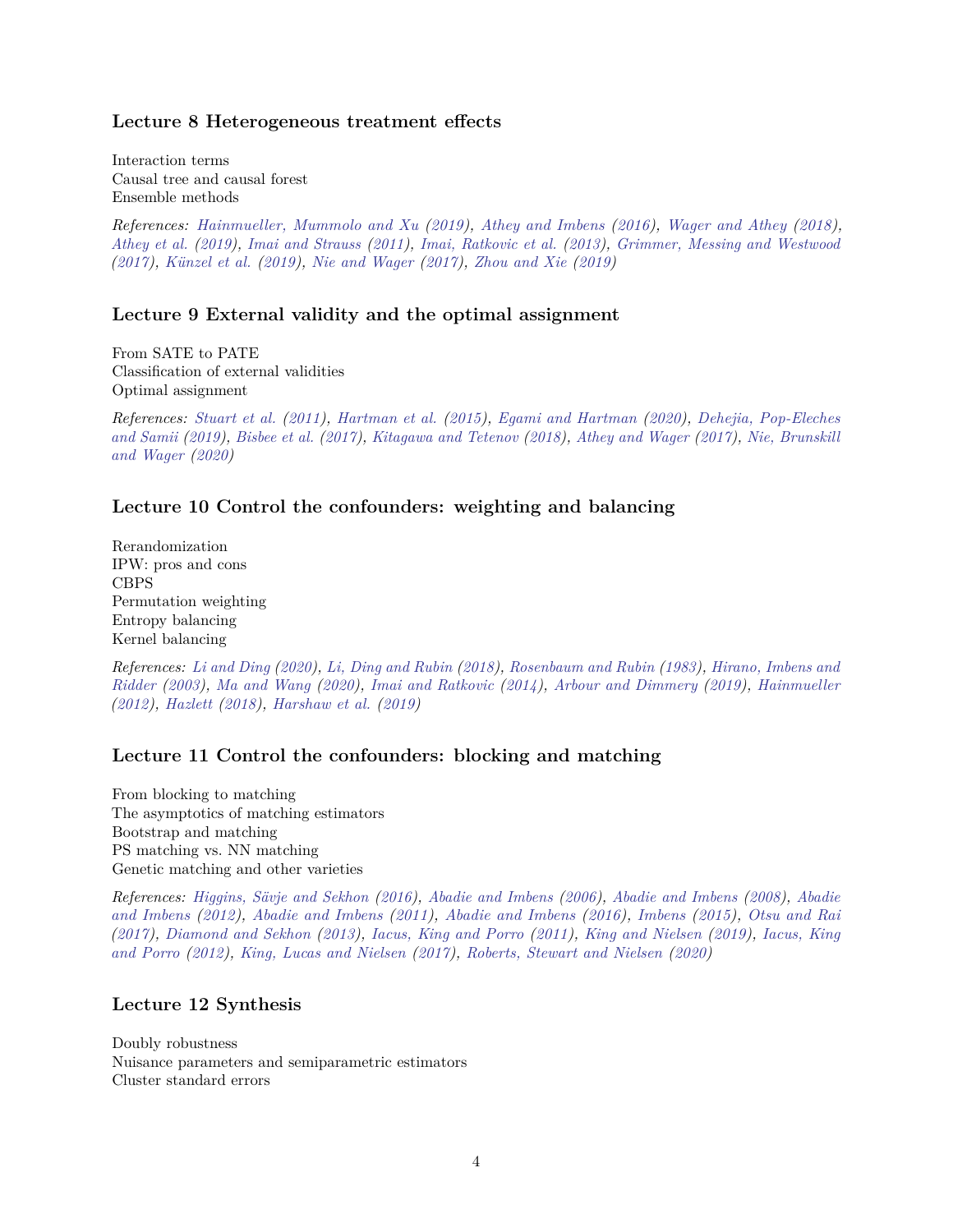*References: [Chernozhukov et al.](#page-10-1) [\(2017\)](#page-10-1), [Belloni et al.](#page-9-9) [\(2017\)](#page-9-9), [Chernozhukov et al.](#page-10-2) [\(2016\)](#page-10-2), [Ratkovic](#page-15-11) [\(2019\)](#page-15-11), [Abadie et al.](#page-8-5) [\(2017\)](#page-8-5), [Cameron, Gelbach and Miller](#page-10-3) [\(2008\)](#page-10-3), [Cameron and Miller](#page-10-4) [\(2015\)](#page-10-4), [Young](#page-16-7) [\(2016\)](#page-16-7)*

### **Lecture 13 Control the unobservables**

Placebo tests Manski bound Trimming bound Sensitivity analysis

*References: Ch21 and Ch22 of [Imbens and Rubin](#page-13-0) [\(2015\)](#page-13-0), [Manski](#page-15-12) [\(1990\)](#page-15-12), [Imbens and Manski](#page-13-9) [\(2004\)](#page-13-9), [Lee](#page-14-10) [\(2009\)](#page-14-10), [Imbens](#page-13-10) [\(2003\)](#page-13-10), [Blackwell](#page-9-10) [\(2014\)](#page-9-10), [Cinelli and Hazlett](#page-10-5) [\(2020\)](#page-10-5)*

### **Applications**

*References: [Fisman and Wei](#page-11-11) [\(2004\)](#page-11-11), [LaLonde](#page-14-11) [\(1986\)](#page-14-11), [Sekhon and Titiunik](#page-16-8) [\(2012\)](#page-16-8), [Lyall](#page-15-13) [\(2010\)](#page-15-13), [Boyd,](#page-9-11) [Epstein and Martin](#page-9-11) [\(2010\)](#page-9-11), [Tsai and Xu](#page-16-9) [\(2018\)](#page-16-9)*

## **Section III: Data with** *Y* **,** *D***, and** *Z*

Treatment assignment *Z* often differs from the actual treatment exposure *D* in practice. Based on how *Z* is assigned, we can identify various types of local effects generated by *D*. When the difference between the two comes from non-compliance, we say *Z* is an instrument for *D* and we are able to estimate the causal effect for a specific group called compliers. When *D*'s value changes over a threshold of *Z*, we have the regression discontinuity design. Multiple methods are available for us to infer the causal effect of *D* at *Z*'s threshold. Finally, interference appears when one observation's outcome is affected by another's treatment assignment. Using design-based approaches, we can identify both the direct effect caused by *Z* and the indirect effect caused by *D* (relative to *Z*).

### **Lecture 14 From non-compliance to instruments**

Non-compliance in experiments The history of IV 2SLS and the Wald estimator IV in practice

*References: Ch3 of [Angrist and Pischke](#page-8-0) [\(2008\)](#page-8-0), Ch23 and Ch24 of [Imbens and Rubin](#page-13-0) [\(2015\)](#page-13-0), [Angrist, Imbens](#page-8-6) [and Rubin](#page-8-6) [\(1996\)](#page-8-6), [Ding, VanderWeele and Robins](#page-11-12) [\(2017\)](#page-11-12), [Young](#page-16-10) [\(2019](#page-16-10)*b*)*

### **Lecture 15 Principal strata**

Multiple IVs Principal strata score IV tests

*References: [Frangakis and Rubin](#page-11-13) [\(2002\)](#page-11-13), [Ding and Lu](#page-11-14) [\(2016\)](#page-11-14), [Aronow and Carnegie](#page-8-7) [\(2013\)](#page-8-7), [Miratrix et al.](#page-15-14) [\(2018\)](#page-15-14), [Blackwell](#page-9-12) [\(2017\)](#page-9-12), [Blackwell and Pashley](#page-9-13) [\(2020\)](#page-9-13), [Kitagawa](#page-14-12) [\(2015\)](#page-14-12), [Huber and Mellace](#page-13-11) [\(2015\)](#page-13-11), [Lee](#page-14-13) [et al.](#page-14-13) [\(2020\)](#page-14-13)*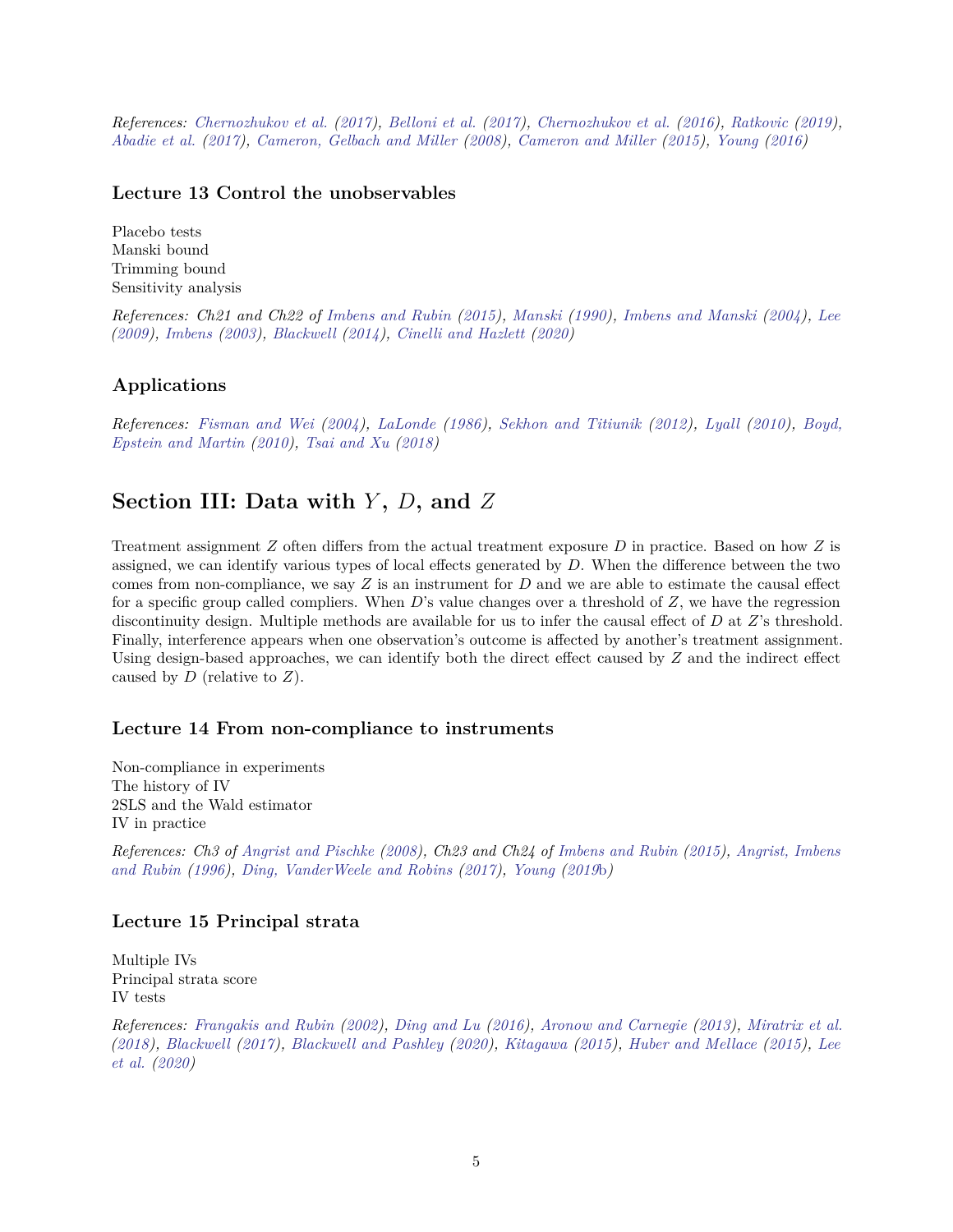#### **Lecture 16 Regression discontinuity design: the classics**

Local regression Bandwidth selection Bias-correction estimator Fuzzy RD Covariates and multiple cutoffs

*References: [Hahn, Todd and Van der Klaauw](#page-12-13) [\(2001\)](#page-12-13), [Porter](#page-15-15) [\(2003\)](#page-15-15), [Lee and Lemieux](#page-14-14) [\(2010\)](#page-14-14), [McCrary](#page-15-16) [\(2008\)](#page-15-16), [Imbens and Kalyanaraman](#page-13-12) [\(2012\)](#page-13-12), [Imbens and Lemieux](#page-13-13) [\(2008\)](#page-13-13), [Gelman and Imbens](#page-11-15) [\(2019\)](#page-11-15), [Calonico,](#page-10-6) [Cattaneo and Titiunik](#page-10-6) [\(2014\)](#page-10-6), [Calonico et al.](#page-10-7) [\(2019\)](#page-10-7), [Cattaneo et al.](#page-10-8) [\(2016\)](#page-10-8), [Cattaneo et al.](#page-10-9) [\(2020\)](#page-10-9), [Cattaneo,](#page-10-10) [Titiunik and Vazquez-Bare](#page-10-10) [\(2019\)](#page-10-10)*

### **Lecture 17 Regression discontinuity design: recent development**

Local experiment Discrete running variable Kink Donut RD Geographic RD RD and convex optimization

*References: [Sekhon and Titiunik](#page-16-11) [\(2017\)](#page-16-11), [Cattaneo, Titiunik and Vazquez-Bare](#page-10-11) [\(2016\)](#page-10-11), [Kolesár and Rothe](#page-14-15) [\(2018\)](#page-14-15), [Card et al.](#page-10-12) [\(2015\)](#page-10-12), [Keele and Titiunik](#page-14-16) [\(2015\)](#page-14-16), [Imbens and Wager](#page-13-14) [\(2019\)](#page-13-14), [Eckles et al.](#page-11-16) [\(2020\)](#page-11-16)*

#### **Lecture 18 Interference and diffusion**

Partial interference Exposure mapping General interference: direct effects General interference: spillover effects Contagion

*References: [Hudgens and Halloran](#page-13-15) [\(2008\)](#page-13-15), [Tchetgen and VanderWeele](#page-16-12) [\(2012\)](#page-16-12), [Sinclair, McConnell and](#page-16-13) [Green](#page-16-13) [\(2012\)](#page-16-13), [Aronow and Samii](#page-8-8) [\(2017\)](#page-8-8), [Ogburn et al.](#page-15-17) [\(2020\)](#page-15-17), [Savje, Aronow and Hudgens](#page-16-14) [\(2018\)](#page-16-14), [Li and](#page-14-17) [Wager](#page-14-17) [\(2020\)](#page-14-17), [Aronow, Samii and Wang](#page-8-9) [\(2020\)](#page-8-9), [Wang](#page-16-15) [\(2020\)](#page-16-15), [Egami](#page-11-17) [\(2018\)](#page-11-17), [Li et al.](#page-14-18) [\(2019\)](#page-14-18)*

### **Applications**

*References: [Angrist, Evans et al.](#page-8-10) [\(1998\)](#page-8-10), [Clingingsmith, Khwaja and Kremer](#page-10-13) [\(2009\)](#page-10-13), [Lee](#page-14-19) [\(2008\)](#page-14-19), [Hall](#page-12-14) [\(2015\)](#page-12-14), [Dell, Lane and Querubin](#page-11-18) [\(2018\)](#page-11-18), [Nickerson](#page-15-18) [\(2008\)](#page-15-18), [Paluck, Shepherd and Aronow](#page-15-19) [\(2016\)](#page-15-19)*

## **Section IV: Data with** *Y* **,** *D***, and** *T*

We focus on causal inference in panel data, or time-series cross-sectional (TSCS) data, in this section. Time plays a prominent role in these datasets. We observe each unit for multiple times, which provides us with extra information to relax the identification assumption along different directions. Instead of strong/weak ignorability, we often rely on either strict exogeneity or sequential ignorability to draw causal conclusions in panel/TSCS data. We first review classic methods in this field, including fixed effects models and synthetic control. We then proceed to approaches based on flexible models, such as generalized synthetic control and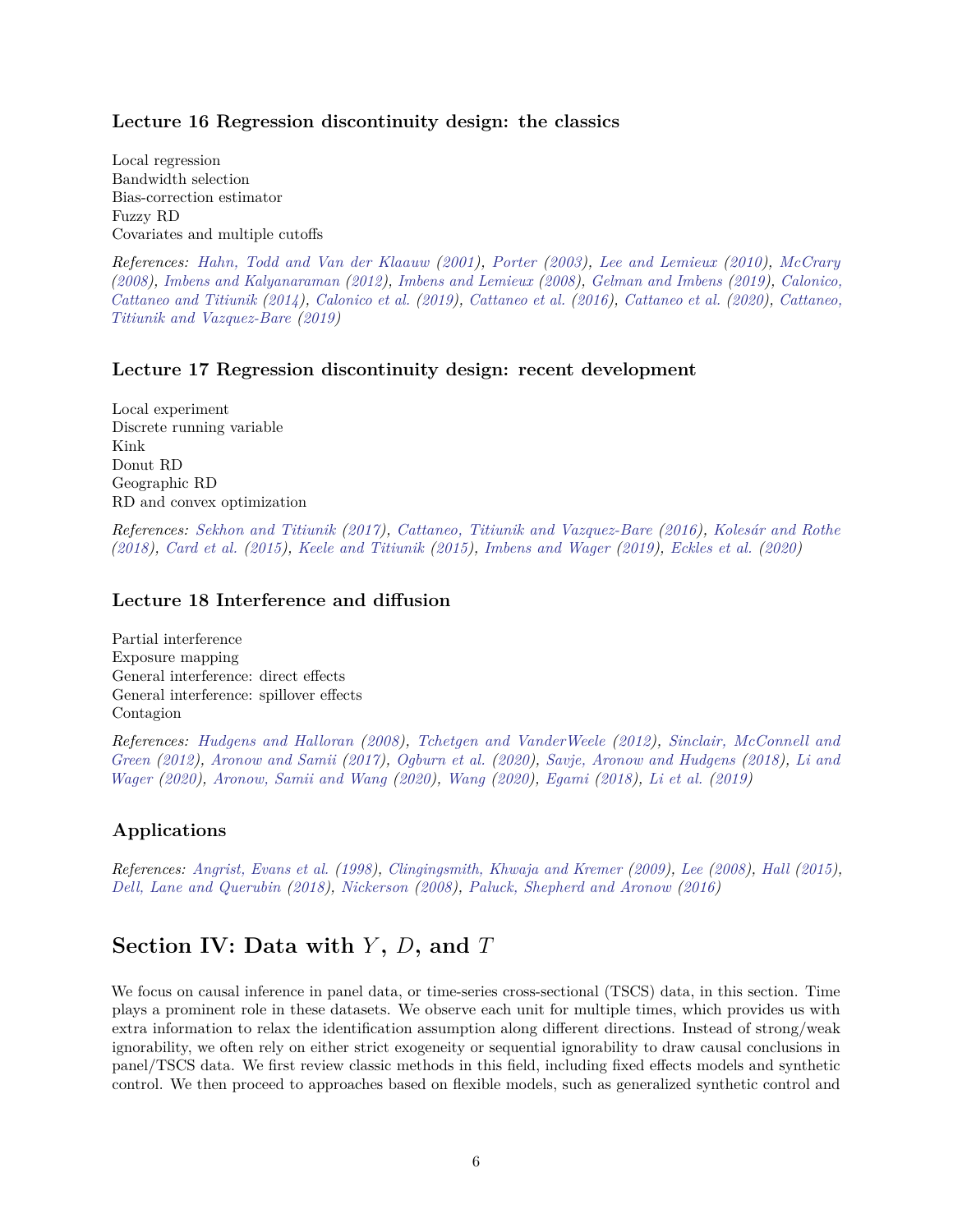matrix completion. Finally, we introduce some recent methods that take the design-based perspective to understand causal inference with the time dimension.

#### **Lecture 19 Panel data I: classic methods**

Classic DID The two-way fixed effects model (and its bias) Synthetic control Sequential ignorability vs. strict exogeneity

*References: Ch3 of [Hsiao](#page-13-16) [\(2014\)](#page-13-16), [Bertrand, Duflo and Mullainathan](#page-9-14) [\(2004\)](#page-9-14), [Abadie, Diamond and Hain](#page-7-5)[mueller](#page-7-5) [\(2010\)](#page-7-5), [Abadie, Diamond and Hainmueller](#page-7-6) [\(2015\)](#page-7-6), [Blackwell](#page-9-15) [\(2013\)](#page-9-15), [Blackwell and Glynn](#page-9-16) [\(2018\)](#page-9-16), [Imai and Kim](#page-13-17) [\(2019\)](#page-13-17), [de Chaisemartin and D'Haultfœuille](#page-10-14) [\(2020\)](#page-10-14), [Strezhnev](#page-16-16) [\(2017\)](#page-16-16)*

#### **Lecture 20 Panel data II: flexible models**

Generalized synthetic control Matrix completion SC-DID Trajectory balancing

*References: [Xu](#page-16-17) [\(2017\)](#page-16-17), [Liu, Wang and Xu](#page-14-20) [\(2020\)](#page-14-20), [Gobillon and Magnac](#page-12-15) [\(2016\)](#page-12-15), [Athey et al.](#page-9-17) [\(2018\)](#page-9-17), [Bai](#page-9-18) [and Ng](#page-9-18) [\(2019\)](#page-9-18), [Hazlett and Xu](#page-12-16) [\(2018\)](#page-12-16), [Arkhangelsky et al.](#page-8-11) [\(2019\)](#page-8-11)*

#### **Lecture 21 Panel data III: designed-based methods**

Staggered adoption Augmented synthetic control Doubly robust panel estimator Localized factor models

*References: [Athey and Imbens](#page-9-19) [\(2018\)](#page-9-19), [Ben-Michael, Feller and Rothstein](#page-9-20) [\(2018\)](#page-9-20), [Sant'Anna and Zhao](#page-16-18) [\(2020\)](#page-16-18), [Arkhangelsky and Imbens](#page-8-12) [\(2019\)](#page-8-12), [Feng](#page-11-19) [\(2020\)](#page-11-19), [Doudchenko and Imbens](#page-11-20) [\(2016\)](#page-11-20), [Lu, Nie and Wager](#page-15-20) [\(2019\)](#page-15-20)*

### **Applications**

*References: [Tomz, Goldstein and Rivers](#page-16-19) [\(2007\)](#page-16-19), [Acemoglu et al.](#page-8-13) [\(2019\)](#page-8-13), [Acemoglu et al.](#page-8-14) [\(2016\)](#page-8-14), [Sances](#page-16-20) [\(2016\)](#page-16-20), [Anzia and Berry](#page-8-15) [\(2011\)](#page-8-15)*

## **Section V: Data with more than one** *Y*

The last section of the course is dedicated to datasets with multiple outcomes. When these *Y* s are parallel to each other, hypothesis testing must be conducted with caution due to the well-known problem of multiple comparisons. Sometimes, we are also interested in the causal relationship between the outcome variables. Mediation analysis and structural estimation are two useful tools for this purpose. We conclude this section by examining the connection between empirical results and theories.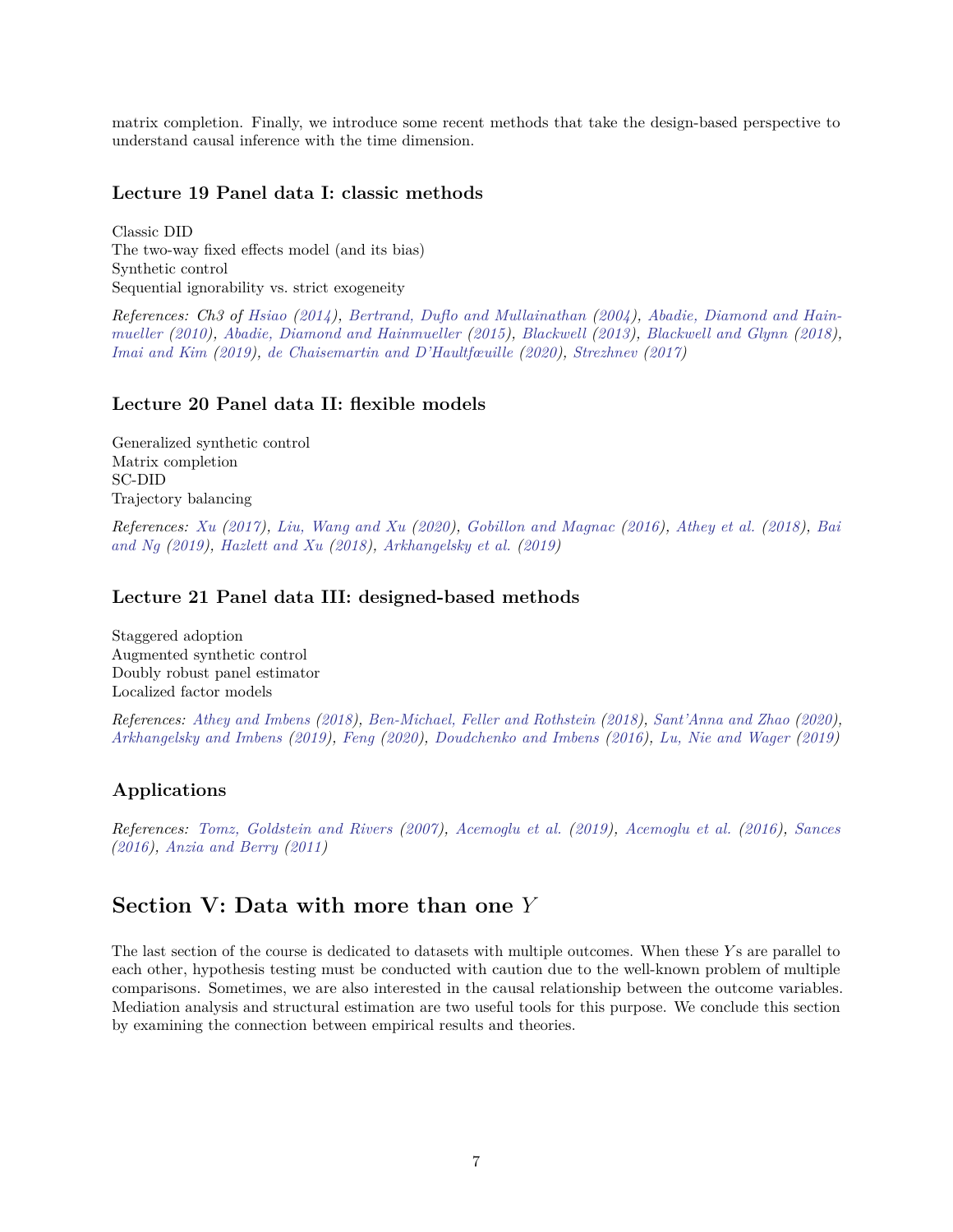### **Lecture 22 Multiple testing**

Test the balance of covariates The problem of multiple comparisons Solutions

*References: [Hartman and Hidalgo](#page-12-17) [\(2018\)](#page-12-17), [Casey, Glennerster and Miguel](#page-10-15) [\(2012\)](#page-10-15), [Anderson](#page-8-16) [\(2008\)](#page-8-16)*

#### **Lecture 23 Mediation analysis**

Regression with residuals Mediation analysis from a modern perspective Multiple mediators

*References: [Zhou and Wodtke](#page-17-1) [\(2019\)](#page-17-1), [Imai, Keele and Tingley](#page-13-18) [\(2010\)](#page-13-18), [Imai et al.](#page-13-19) [\(2011\)](#page-13-19), [Acharya, Blackwell](#page-8-17) [and Sen](#page-8-17) [\(2016\)](#page-8-17), [Zhou and Yamamoto](#page-17-2) [\(2020\)](#page-17-2)*

#### **Lecture 24 Structural estimation**

The basic idea of structural estimation GMM Combine empirics with theories

*References: [Hartman and Hidalgo](#page-12-17) [\(2018\)](#page-12-17), [Acemoglu](#page-8-18) [\(2010\)](#page-8-18), [Chassang et al.](#page-10-16) [\(2012\)](#page-10-16), [De Mesquita and Tyson](#page-10-17) [\(2020\)](#page-10-17), [Slough](#page-16-21) [\(2019\)](#page-16-21)*

### **Applications**

*References: [Cantoni et al.](#page-10-18) [\(2017\)](#page-10-18), [Graham and Svolik](#page-12-18) [\(2020\)](#page-12-18), [Ahlfeldt et al.](#page-8-19) [\(2015\)](#page-8-19)*

### **References**

- <span id="page-7-5"></span>Abadie, Alberto, Alexis Diamond and Jens Hainmueller. 2010. "Synthetic control methods for comparative case studies: Estimating the effect of California's tobacco control program." *Journal of the American statistical Association* 105(490):493–505.
- <span id="page-7-6"></span>Abadie, Alberto, Alexis Diamond and Jens Hainmueller. 2015. "Comparative politics and the synthetic control method." *American Journal of Political Science* 59(2):495–510.
- <span id="page-7-0"></span>Abadie, Alberto and Guido W Imbens. 2006. "Large sample properties of matching estimators for average treatment effects." *econometrica* 74(1):235–267.
- <span id="page-7-1"></span>Abadie, Alberto and Guido W Imbens. 2008. "On the failure of the bootstrap for matching estimators." *Econometrica* 76(6):1537–1557.
- <span id="page-7-3"></span>Abadie, Alberto and Guido W Imbens. 2011. "Bias-corrected matching estimators for average treatment effects." *Journal of Business & Economic Statistics* 29(1):1–11.
- <span id="page-7-2"></span>Abadie, Alberto and Guido W Imbens. 2012. "A martingale representation for matching estimators." *Journal of the American Statistical Association* 107(498):833–843.
- <span id="page-7-4"></span>Abadie, Alberto and Guido W Imbens. 2016. "Matching on the estimated propensity score." *Econometrica* 84(2):781–807.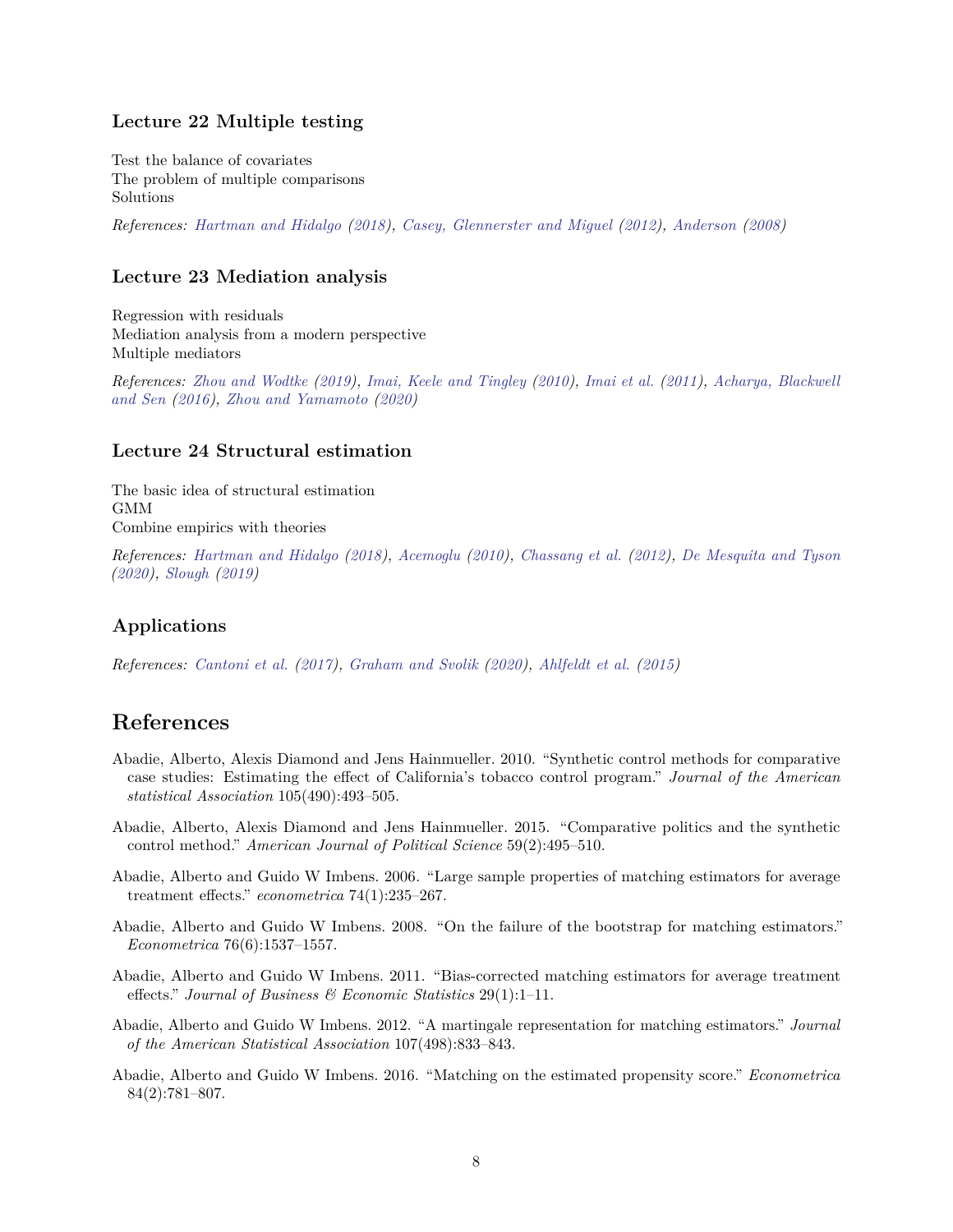- <span id="page-8-2"></span>Abadie, Alberto, Susan Athey, Guido W Imbens and Jeffrey M Wooldridge. 2014. Finite population causal standard errors. Technical report National Bureau of Economic Research.
- <span id="page-8-5"></span>Abadie, Alberto, Susan Athey, Guido W Imbens and Jeffrey Wooldridge. 2017. When should you adjust standard errors for clustering? Technical report National Bureau of Economic Research.
- <span id="page-8-18"></span>Acemoglu, Daron. 2010. "Theory, general equilibrium, and political economy in development economics." *Journal of Economic Perspectives* 24(3):17–32.
- <span id="page-8-14"></span>Acemoglu, Daron, Simon Johnson, Amir Kermani, James Kwak and Todd Mitton. 2016. "The value of connections in turbulent times: Evidence from the United States." *Journal of Financial Economics* 121(2):368–391.
- <span id="page-8-13"></span>Acemoglu, Daron, Suresh Naidu, Pascual Restrepo and James A Robinson. 2019. "Democracy does cause growth." *Journal of Political Economy* 127(1):47–100.
- <span id="page-8-17"></span>Acharya, Avidit, Matthew Blackwell and Maya Sen. 2016. "Explaining causal findings without bias: Detecting and assessing direct effects." *American Political Science Review* 110(3):512–529.
- <span id="page-8-19"></span>Ahlfeldt, Gabriel M, Stephen J Redding, Daniel M Sturm and Nikolaus Wolf. 2015. "The economics of density: Evidence from the Berlin Wall." *Econometrica* 83(6):2127–2189.
- <span id="page-8-16"></span>Anderson, Michael L. 2008. "Multiple inference and gender differences in the effects of early intervention: A reevaluation of the Abecedarian, Perry Preschool, and Early Training Projects." *Journal of the American statistical Association* 103(484):1481–1495.
- <span id="page-8-6"></span>Angrist, Joshua D, Guido W Imbens and Donald B Rubin. 1996. "Identification of causal effects using instrumental variables." *Journal of the American statistical Association* 91(434):444–455.
- <span id="page-8-0"></span>Angrist, Joshua D and Jörn-Steffen Pischke. 2008. *Mostly harmless econometrics: An empiricist's companion*. Princeton university press.
- <span id="page-8-10"></span>Angrist, Joshua D, William N Evans et al. 1998. "Children and Their Parents' Labor Supply: Evidence from Exogenous Variation in Family Size." *American Economic Review* 88(3):450–477.
- <span id="page-8-15"></span>Anzia, Sarah F and Christopher R Berry. 2011. "The Jackie (and Jill) Robinson effect: why do congresswomen outperform congressmen?" *American Journal of Political Science* 55(3):478–493.
- <span id="page-8-4"></span>Arbour, David and Drew Dimmery. 2019. "Permutation Weighting." *arXiv preprint arXiv:1901.01230* .
- <span id="page-8-12"></span>Arkhangelsky, Dmitry and Guido W Imbens. 2019. "Double-robust identification for causal panel data models." *arXiv preprint arXiv:1909.09412* .
- <span id="page-8-11"></span>Arkhangelsky, Dmitry, Susan Athey, David A Hirshberg, Guido W Imbens and Stefan Wager. 2019. Synthetic difference in differences. Technical report National Bureau of Economic Research.
- <span id="page-8-7"></span>Aronow, Peter M and Allison Carnegie. 2013. "Beyond LATE: Estimation of the average treatment effect with an instrumental variable." *Political Analysis* pp. 492–506.
- <span id="page-8-1"></span>Aronow, Peter M and Benjamin T Miller. 2019. *Foundations of agnostic statistics*. Cambridge University Press.
- <span id="page-8-3"></span>Aronow, Peter M and Cyrus Samii. 2016. "Does regression produce representative estimates of causal effects?" *American Journal of Political Science* 60(1):250–267.
- <span id="page-8-8"></span>Aronow, Peter M and Cyrus Samii. 2017. "Estimating average causal effects under general interference, with application to a social network experiment." *The Annals of Applied Statistics* 11(4):1912–1947.
- <span id="page-8-9"></span>Aronow, Peter M, Cyrus Samii and Ye Wang. 2020. "Design-based inference for spatial experiments with interference." *arXiv preprint arXiv:2010.13599* .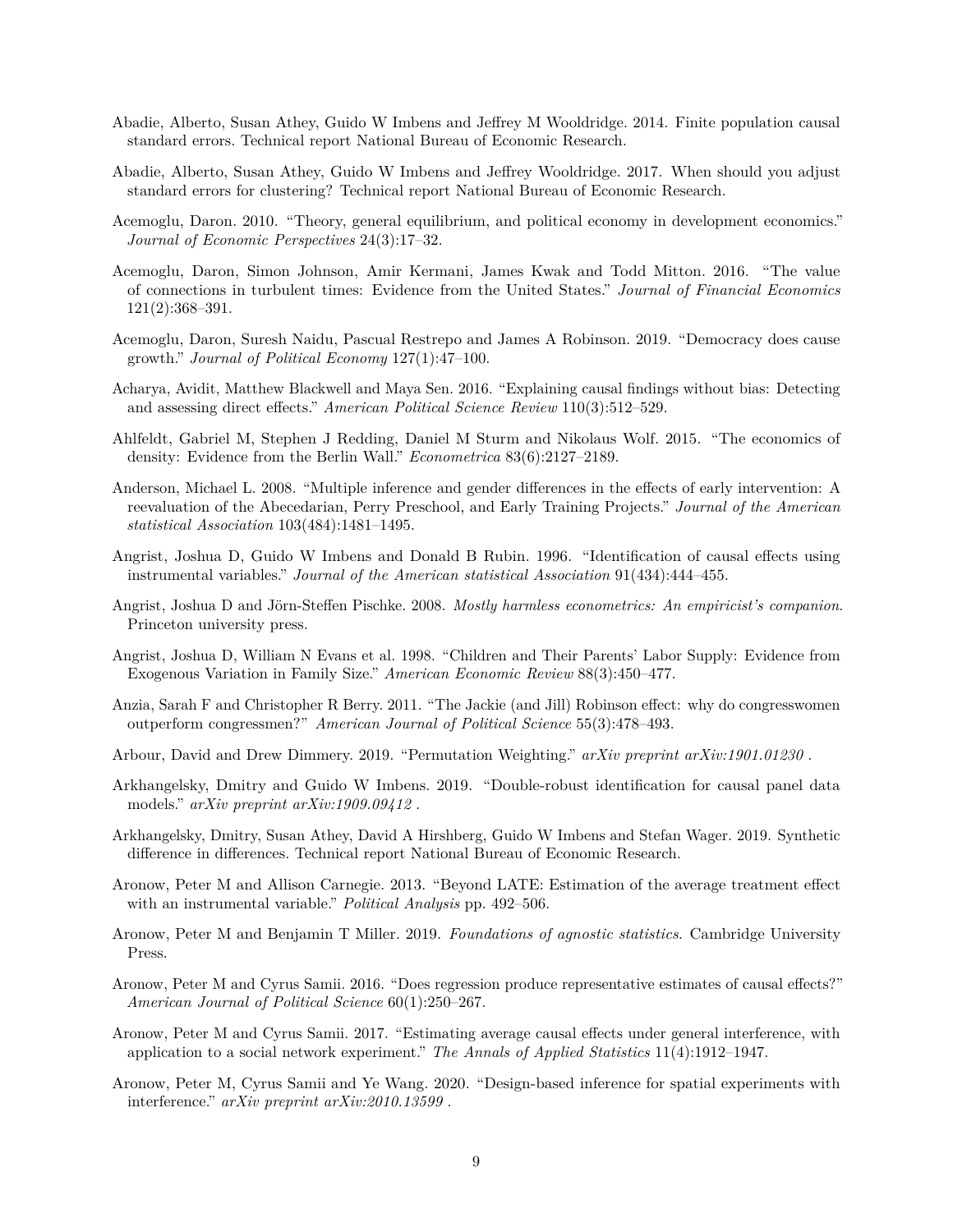- <span id="page-9-0"></span>Aronow, Peter M, Donald P Green, Donald KK Lee et al. 2014. "Sharp bounds on the variance in randomized experiments." *The Annals of Statistics* 42(3):850–871.
- <span id="page-9-5"></span>Athey, Susan and Guido Imbens. 2016. "Recursive partitioning for heterogeneous causal effects." *Proceedings of the National Academy of Sciences* 113(27):7353–7360.
- <span id="page-9-19"></span>Athey, Susan and Guido W Imbens. 2018. Design-based analysis in difference-in-differences settings with staggered adoption. Technical report National Bureau of Economic Research.
- <span id="page-9-3"></span>Athey, Susan and Guido W Imbens. 2019. "Machine learning methods that economists should know about." *Annual Review of Economics* 11:685–725.
- <span id="page-9-6"></span>Athey, Susan, Julie Tibshirani, Stefan Wager et al. 2019. "Generalized random forests." *The Annals of Statistics* 47(2):1148–1178.
- <span id="page-9-17"></span>Athey, Susan, Mohsen Bayati, Nikolay Doudchenko, Guido Imbens and Khashayar Khosravi. 2018. Matrix completion methods for causal panel data models. Technical report National Bureau of Economic Research.
- <span id="page-9-8"></span>Athey, Susan and Stefan Wager. 2017. "Efficient policy learning." *arXiv preprint arXiv:1702.02896* .
- <span id="page-9-18"></span>Bai, Jushan and Serena Ng. 2019. "Matrix completion, counterfactuals, and factor analysis of missing data." *arXiv preprint arXiv:1910.06677* .
- <span id="page-9-1"></span>Bansak, Kirk, Jens Hainmueller, Daniel J Hopkins and Teppei Yamamoto. 2018. "The number of choice tasks and survey satisficing in conjoint experiments." *Political Analysis* 26(1):112–119.
- <span id="page-9-4"></span>Belloni, Alexandre, Victor Chernozhukov and Christian Hansen. 2014. "High-dimensional methods and inference on structural and treatment effects." *Journal of Economic Perspectives* 28(2):29–50.
- <span id="page-9-9"></span>Belloni, Alexandre, Victor Chernozhukov, Ivan Fernández-Val and Christian Hansen. 2017. "Program evaluation and causal inference with high-dimensional data." *Econometrica* 85(1):233–298.
- <span id="page-9-20"></span>Ben-Michael, Eli, Avi Feller and Jesse Rothstein. 2018. "The augmented synthetic control method." *arXiv preprint arXiv:1811.04170* .
- <span id="page-9-14"></span>Bertrand, Marianne, Esther Duflo and Sendhil Mullainathan. 2004. "How much should we trust differencesin-differences estimates?" *The Quarterly journal of economics* 119(1):249–275.
- <span id="page-9-7"></span>Bisbee, James, Rajeev Dehejia, Cristian Pop-Eleches and Cyrus Samii. 2017. "Local instruments, global extrapolation: External validity of the labor supply–fertility local average treatment effect." *Journal of Labor Economics* 35(S1):S99–S147.
- <span id="page-9-15"></span>Blackwell, Matthew. 2013. "A framework for dynamic causal inference in political science." *American Journal of Political Science* 57(2):504–520.
- <span id="page-9-10"></span>Blackwell, Matthew. 2014. "A selection bias approach to sensitivity analysis for causal effects." *Political Analysis* 22(2):169–182.
- <span id="page-9-12"></span>Blackwell, Matthew. 2017. "Instrumental variable methods for conditional effects and causal interaction in voter mobilization experiments." *Journal of the American Statistical Association* 112(518):590–599.
- <span id="page-9-16"></span>Blackwell, Matthew and Adam N Glynn. 2018. "How to make causal inferences with time-series cross-sectional data under selection on observables." *American Political Science Review* 112(4):1067–1082.
- <span id="page-9-13"></span>Blackwell, Matthew and Nicole E Pashley. 2020. "Noncompliance and instrumental variables for 2 factorial experiments.".
- <span id="page-9-11"></span>Boyd, Christina L, Lee Epstein and Andrew D Martin. 2010. "Untangling the causal effects of sex on judging." *American journal of political science* 54(2):389–411.
- <span id="page-9-2"></span>Butler, Daniel M and David E Broockman. 2011. "Do politicians racially discriminate against constituents? A field experiment on state legislators." *American Journal of Political Science* 55(3):463–477.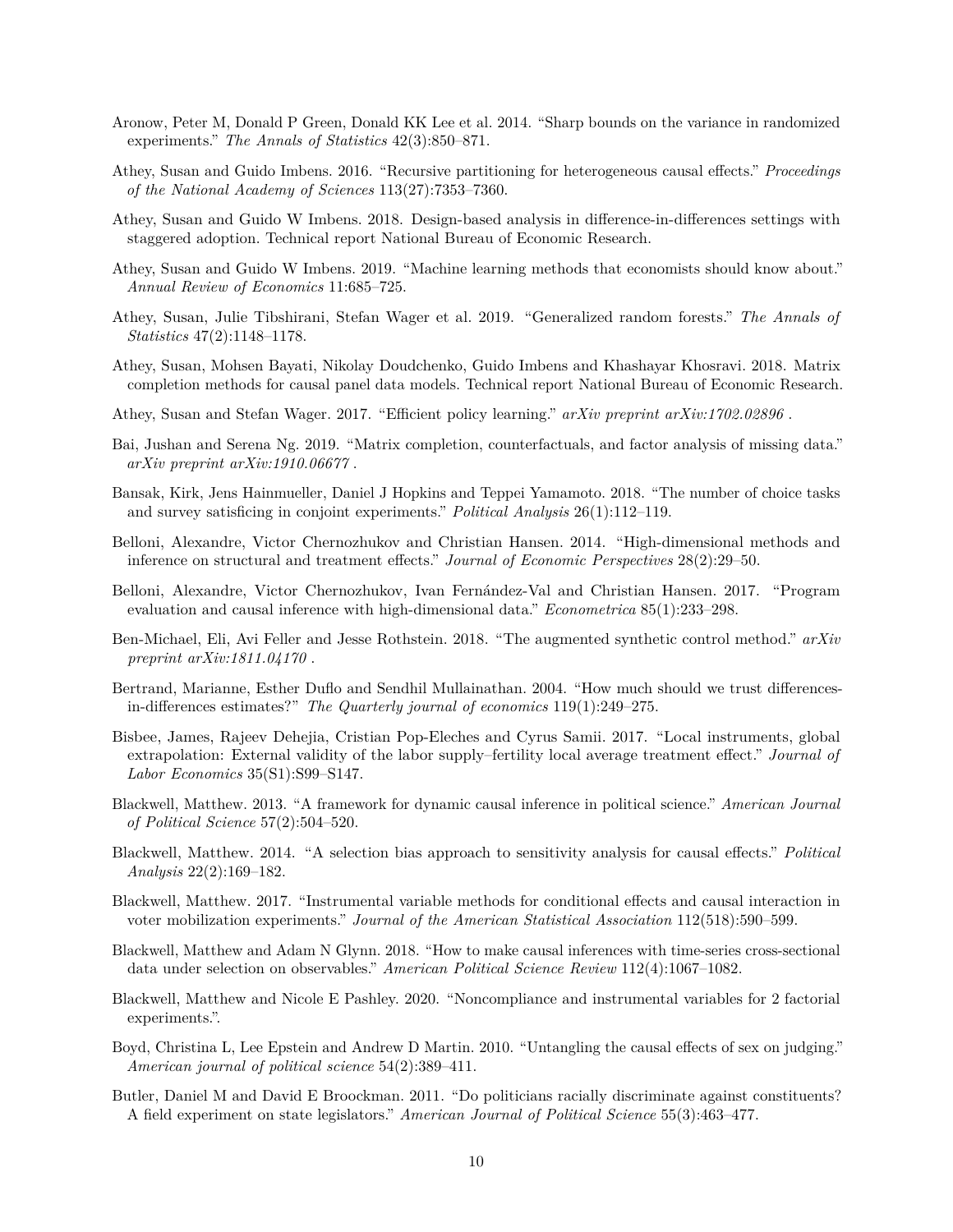- <span id="page-10-7"></span>Calonico, Sebastian, Matias D Cattaneo, Max H Farrell and Rocio Titiunik. 2019. "Regression discontinuity designs using covariates." *Review of Economics and Statistics* 101(3):442–451.
- <span id="page-10-6"></span>Calonico, Sebastian, Matias D Cattaneo and Rocio Titiunik. 2014. "Robust nonparametric confidence intervals for regression-discontinuity designs." *Econometrica* 82(6):2295–2326.
- <span id="page-10-4"></span>Cameron, A Colin and Douglas L Miller. 2015. "A practitioner's guide to cluster-robust inference." *Journal of human resources* 50(2):317–372.
- <span id="page-10-3"></span>Cameron, A Colin, Jonah B Gelbach and Douglas L Miller. 2008. "Bootstrap-based improvements for inference with clustered errors." *The Review of Economics and Statistics* 90(3):414–427.
- <span id="page-10-18"></span>Cantoni, Davide, Yuyu Chen, David Y Yang, Noam Yuchtman and Y Jane Zhang. 2017. "Curriculum and ideology." *Journal of Political Economy* 125(2):338–392.
- <span id="page-10-12"></span>Card, David, David S Lee, Zhuan Pei and Andrea Weber. 2015. "Inference on causal effects in a generalized regression kink design." *Econometrica* 83(6):2453–2483.
- <span id="page-10-15"></span>Casey, Katherine, Rachel Glennerster and Edward Miguel. 2012. "Reshaping institutions: Evidence on aid impacts using a preanalysis plan." *The Quarterly Journal of Economics* 127(4):1755–1812.
- <span id="page-10-9"></span>Cattaneo, Matias D, Luke Keele, Rocío Titiunik and Gonzalo Vazquez-Bare. 2020. "Extrapolating treatment effects in multi-cutoff regression discontinuity designs." *Journal of the American Statistical Association* pp. 1–12.
- <span id="page-10-11"></span>Cattaneo, Matias D, Rocio Titiunik and Gonzalo Vazquez-Bare. 2016. "Inference in regression discontinuity designs under local randomization." *The Stata Journal* 16(2):331–367.
- <span id="page-10-10"></span>Cattaneo, Matias D, Rocio Titiunik and Gonzalo Vazquez-Bare. 2019. "The Regression Discontinuity Design." *arXiv preprint arXiv:1906.04242* .
- <span id="page-10-8"></span>Cattaneo, Matias D, Rocío Titiunik, Gonzalo Vazquez-Bare and Luke Keele. 2016. "Interpreting regression discontinuity designs with multiple cutoffs." *The Journal of Politics* 78(4):1229–1248.
- <span id="page-10-16"></span>Chassang, Sylvain, Padró I Miquel, Erik Snowberg et al. 2012. "Selective trials: A principal-agent approach to randomized controlled experiments." *American Economic Review* 102(4):1279–1309.
- <span id="page-10-1"></span>Chernozhukov, Victor, Denis Chetverikov, Mert Demirer, Esther Duflo, Christian Hansen and Whitney Newey. 2017. "Double/debiased/neyman machine learning of treatment effects." *American Economic Review* 107(5):261–65.
- <span id="page-10-2"></span>Chernozhukov, Victor, Juan Carlos Escanciano, Hidehiko Ichimura, Whitney K Newey and James M Robins. 2016. "Locally robust semiparametric estimation." *arXiv preprint arXiv:1608.00033* .
- <span id="page-10-5"></span>Cinelli, Carlos and Chad Hazlett. 2020. "Making sense of sensitivity: Extending omitted variable bias." *Journal of the Royal Statistical Society: Series B (Statistical Methodology)* 82(1):39–67.
- <span id="page-10-13"></span>Clingingsmith, David, Asim Ijaz Khwaja and Michael Kremer. 2009. "Estimating the impact of the Hajj: religion and tolerance in Islam's global gathering." *The Quarterly Journal of Economics* 124(3):1133–1170.
- <span id="page-10-0"></span>De Benedictis-Kessner, Justin, Matthew A Baum, Adam J Berinsky and Teppei Yamamoto. 2019. "Persuading the enemy: Estimating the persuasive effects of partisan media with the preference-incorporating choice and assignment design." *American Political Science Review* 113(4):902–916.
- <span id="page-10-14"></span>de Chaisemartin, Clément and Xavier D'Haultfœuille. 2020. "Two-Way Fixed Effects Estimators with Heterogeneous Treatment Effects." *American Economic Review* .
- <span id="page-10-17"></span>De Mesquita, Ethan Bueno and Scott A Tyson. 2020. "The commensurability problem: Conceptual difficulties in estimating the effect of behavior on behavior." *American Political Science Review* 114(2):375–391.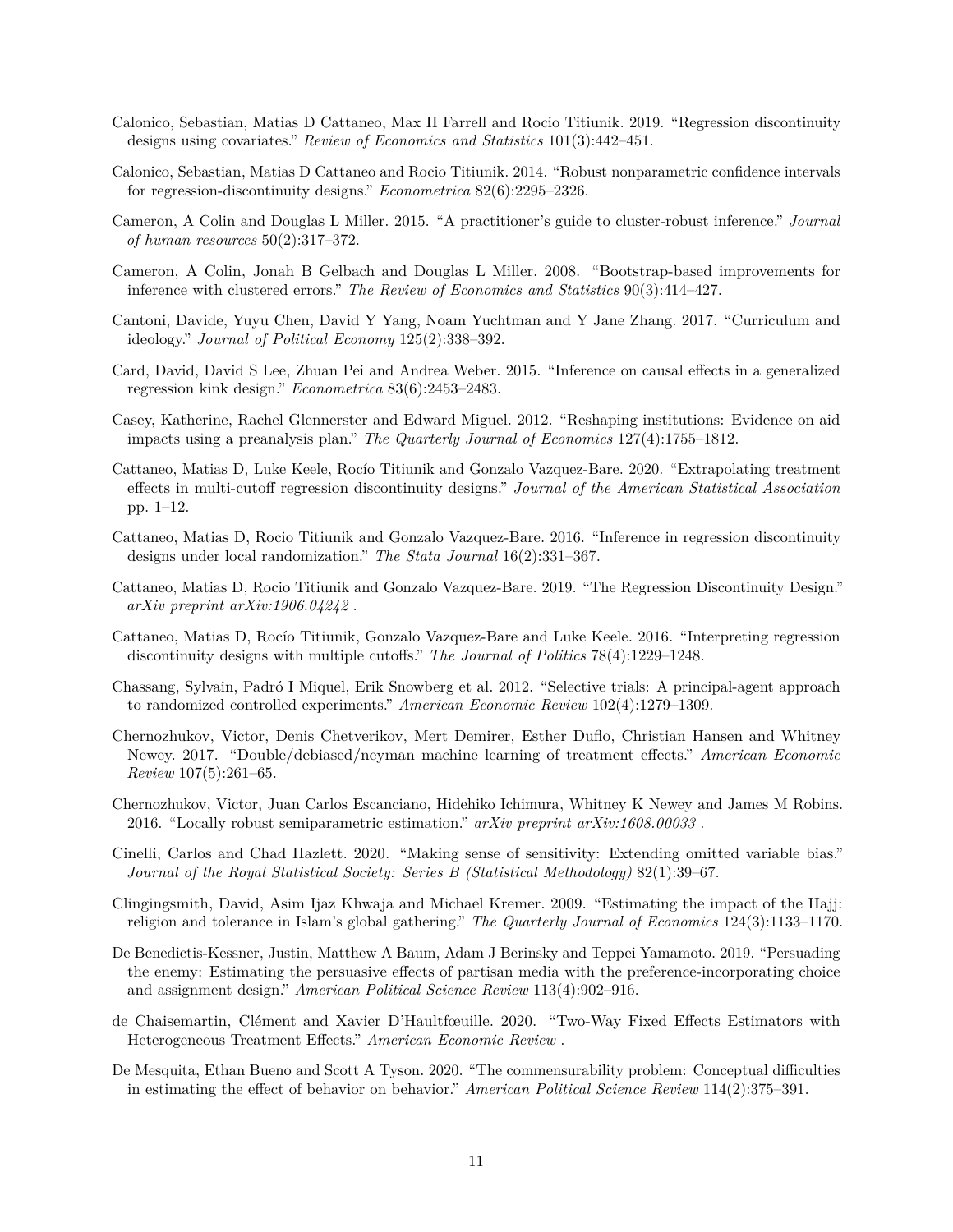- <span id="page-11-9"></span>Dehejia, Rajeev, Cristian Pop-Eleches and Cyrus Samii. 2019. "From local to global: External validity in a fertility natural experiment." *Journal of Business & Economic Statistics* pp. 1–27.
- <span id="page-11-4"></span>Delevoye, Angèle and Fredrik Sävje. 2020. "Consistency of the Horvitz–Thompson estimator under general sampling and experimental designs." *Journal of Statistical Planning and Inference* 207:190–197.
- <span id="page-11-18"></span>Dell, Melissa, Nathan Lane and Pablo Querubin. 2018. "The historical state, local collective action, and economic development in Vietnam." *Econometrica* 86(6):2083–2121.
- <span id="page-11-10"></span>Diamond, Alexis and Jasjeet S Sekhon. 2013. "Genetic matching for estimating causal effects: A general multivariate matching method for achieving balance in observational studies." *Review of Economics and Statistics* 95(3):932–945.
- <span id="page-11-14"></span>Ding, Peng and Jiannan Lu. 2016. "Principal stratification analysis using principal scores." *arXiv preprint arXiv:1602.01196* .
- <span id="page-11-12"></span>Ding, Peng, TJ VanderWeele and James M Robins. 2017. "Instrumental variables as bias amplifiers with general outcome and confounding." *Biometrika* 104(2):291–302.
- <span id="page-11-5"></span>Ding, Peng et al. 2017. "A paradox from randomization-based causal inference." *Statistical science* 32(3):331– 345.
- <span id="page-11-20"></span>Doudchenko, Nikolay and Guido W Imbens. 2016. Balancing, regression, difference-in-differences and synthetic control methods: A synthesis. Technical report National Bureau of Economic Research.
- <span id="page-11-0"></span>Dunning, Thad. 2012. *Natural experiments in the social sciences: a design-based approach*. Cambridge University Press.
- <span id="page-11-16"></span>Eckles, Dean, Nikolaos Ignatiadis, Stefan Wager and Han Wu. 2020. "Noise-Induced Randomization in Regression Discontinuity Designs." *arXiv preprint arXiv:2004.09458* .
- <span id="page-11-17"></span>Egami, Naoki. 2018. "Identification of Causal Diffusion Effects Using Stationary Causal Directed Acyclic Graphs." *arXiv preprint arXiv:1810.07858* .
- <span id="page-11-8"></span>Egami, Naoki and Erin Hartman. 2020. "Elements of External Validity: Framework, Design, and Analysis.".
- <span id="page-11-6"></span>Egami, Naoki and Kosuke Imai. 2018. "Causal interaction in factorial experiments: Application to conjoint analysis." *Journal of the American Statistical Association* .
- <span id="page-11-19"></span>Feng, Yingjie. 2020. "Causal Inference in Possibly Nonlinear Factor Models." *arXiv preprint arXiv:2008.13651* .
- <span id="page-11-11"></span>Fisman, Raymond and Shang-Jin Wei. 2004. "Tax rates and tax evasion: evidence from "missing imports" in China." *Journal of political Economy* 112(2):471–496.
- <span id="page-11-13"></span>Frangakis, Constantine E and Donald B Rubin. 2002. "Principal stratification in causal inference." *Biometrics* 58(1):21–29.
- <span id="page-11-3"></span>Freedman, David A. 1991. "Statistical models and shoe leather." *Sociological methodology* pp. 291–313.
- <span id="page-11-1"></span>Friedman, Jerome, Trevor Hastie and Robert Tibshirani. 2001. *The elements of statistical learning*. Vol. 1 Springer series in statistics New York.
- <span id="page-11-15"></span>Gelman, Andrew and Guido Imbens. 2019. "Why high-order polynomials should not be used in regression discontinuity designs." *Journal of Business & Economic Statistics* 37(3):447–456.
- <span id="page-11-2"></span>Gerber, Alan S and Donald P Green. 2012. *Field experiments: Design, analysis, and interpretation*. WW Norton.
- <span id="page-11-7"></span>Gerber, Alan S, Donald P Green and Christopher W Larimer. 2008. "Social pressure and voter turnout: Evidence from a large-scale field experiment." *American political Science review* pp. 33–48.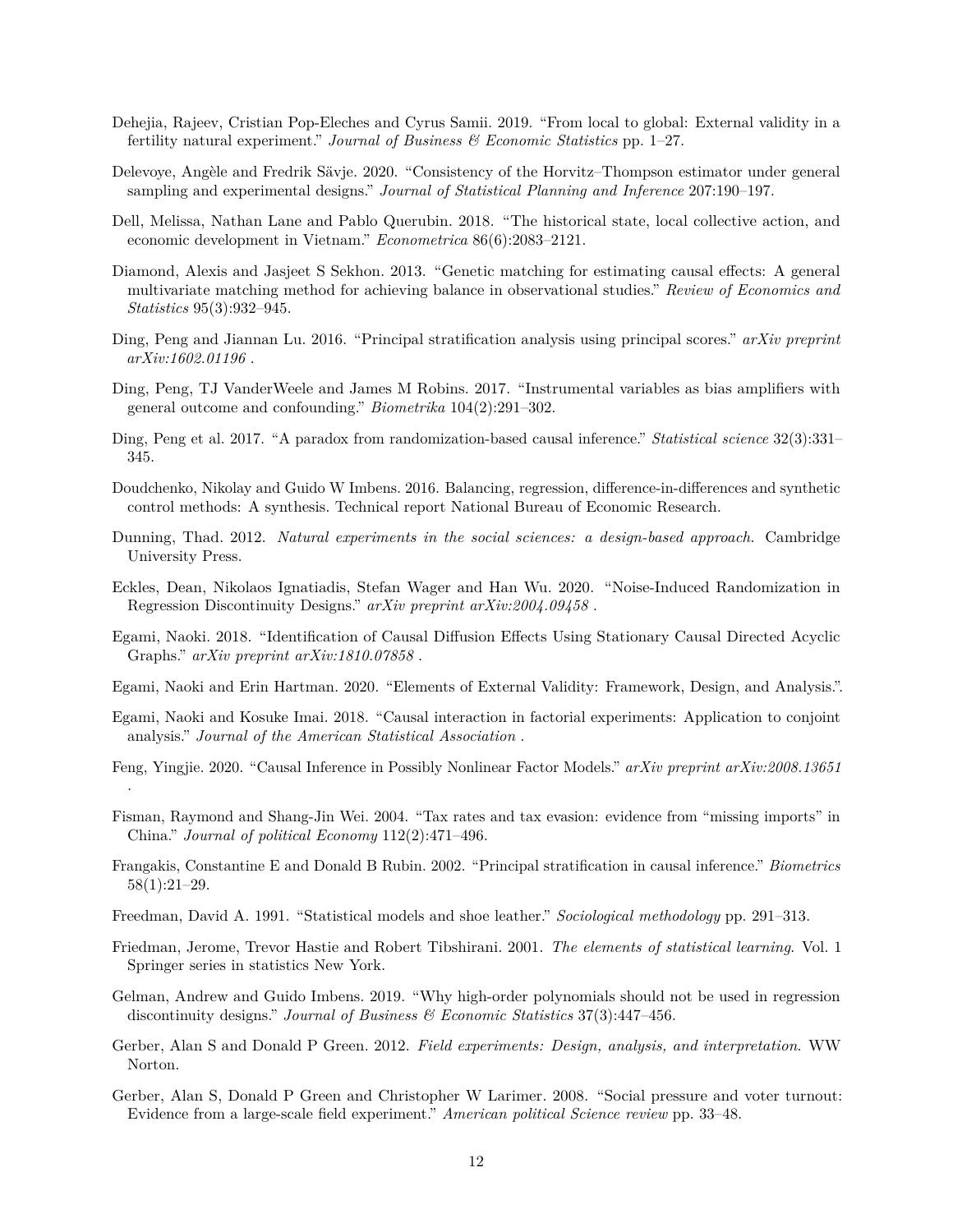- <span id="page-12-15"></span>Gobillon, Laurent and Thierry Magnac. 2016. "Regional policy evaluation: Interactive fixed effects and synthetic controls." *Review of Economics and Statistics* 98(3):535–551.
- <span id="page-12-18"></span>Graham, Matthew H and Milan W Svolik. 2020. "Democracy in America? Partisanship, Polarization, and the Robustness of Support for Democracy in the United States." *American Political Science Review* 114(2):392–409.
- <span id="page-12-6"></span>Grimmer, Justin, Solomon Messing and Sean J Westwood. 2017. "Estimating heterogeneous treatment effects and the effects of heterogeneous treatments with ensemble methods." *Political Analysis* 25(4):413–434.
- <span id="page-12-2"></span>Hahn, Jinyong. 1998. "On the role of the propensity score in efficient semiparametric estimation of average treatment effects." *Econometrica* pp. 315–331.
- <span id="page-12-13"></span>Hahn, Jinyong, Petra Todd and Wilbert Van der Klaauw. 2001. "Identification and estimation of treatment effects with a regression-discontinuity design." *Econometrica* 69(1):201–209.
- <span id="page-12-9"></span>Hainmueller, Jens. 2012. "Entropy balancing for causal effects: A multivariate reweighting method to produce balanced samples in observational studies." *Political analysis* pp. 25–46.
- <span id="page-12-4"></span>Hainmueller, Jens and Daniel J Hopkins. 2015. "The hidden American immigration consensus: A conjoint analysis of attitudes toward immigrants." *American Journal of Political Science* 59(3):529–548.
- <span id="page-12-3"></span>Hainmueller, Jens, Daniel J Hopkins and Teppei Yamamoto. 2014. "Causal inference in conjoint analysis: Understanding multidimensional choices via stated preference experiments." *Political analysis* 22(1):1–30.
- <span id="page-12-5"></span>Hainmueller, Jens, Jonathan Mummolo and Yiqing Xu. 2019. "How much should we trust estimates from multiplicative interaction models? Simple tools to improve empirical practice." *Political Analysis* 27(2):163–192.
- <span id="page-12-14"></span>Hall, Andrew B. 2015. "What happens when extremists win primaries?" *American Political Science Review* 109(1):18–42.
- <span id="page-12-0"></span>Hansen, Bruce. 2016. "Econometrics." *A textbook draft available online at www. ssc. wisc. edu/ bhansen/econometrics/Econometrics. pdf* .
- <span id="page-12-11"></span>Harshaw, Christopher, Fredrik Sävje, Daniel Spielman and Peng Zhang. 2019. "Balancing covariates in randomized experiments using the Gram-Schmidt walk." *arXiv preprint arXiv:1911.03071* .
- <span id="page-12-17"></span>Hartman, Erin and F Daniel Hidalgo. 2018. "An equivalence approach to balance and placebo tests." *American Journal of Political Science* 62(4):1000–1013.
- <span id="page-12-7"></span>Hartman, Erin, Richard Grieve, Roland Ramsahai and Jasjeet S. Sekhon. 2015. "From sample average treatment effect to population average treatment effect on the treated: combining experimental with observational studies to estimate population treatment effects." *Journal of the Royal Statistical Society: Series A (Statistics in Society)* 178(3):757–778.
- <span id="page-12-10"></span>Hazlett, Chad. 2018. "Kernel Balancing: A flexible non-parametric weighting procedure for estimating causal effects." *Available at SSRN 2746753* .
- <span id="page-12-16"></span>Hazlett, Chad and Yiqing Xu. 2018. "Trajectory balancing: A general reweighting approach to causal inference with time-series cross-sectional data." *Available at SSRN 3214231* .
- <span id="page-12-12"></span>Higgins, Michael J, Fredrik Sävje and Jasjeet S Sekhon. 2016. "Improving massive experiments with threshold blocking." *Proceedings of the National Academy of Sciences* 113(27):7369–7376.
- <span id="page-12-8"></span>Hirano, Keisuke, Guido W Imbens and Geert Ridder. 2003. "Efficient estimation of average treatment effects using the estimated propensity score." *Econometrica* 71(4):1161–1189.
- <span id="page-12-1"></span>Holland, Paul W. 1986. "Statistics and causal inference." *Journal of the American statistical Association* 81(396):945–960.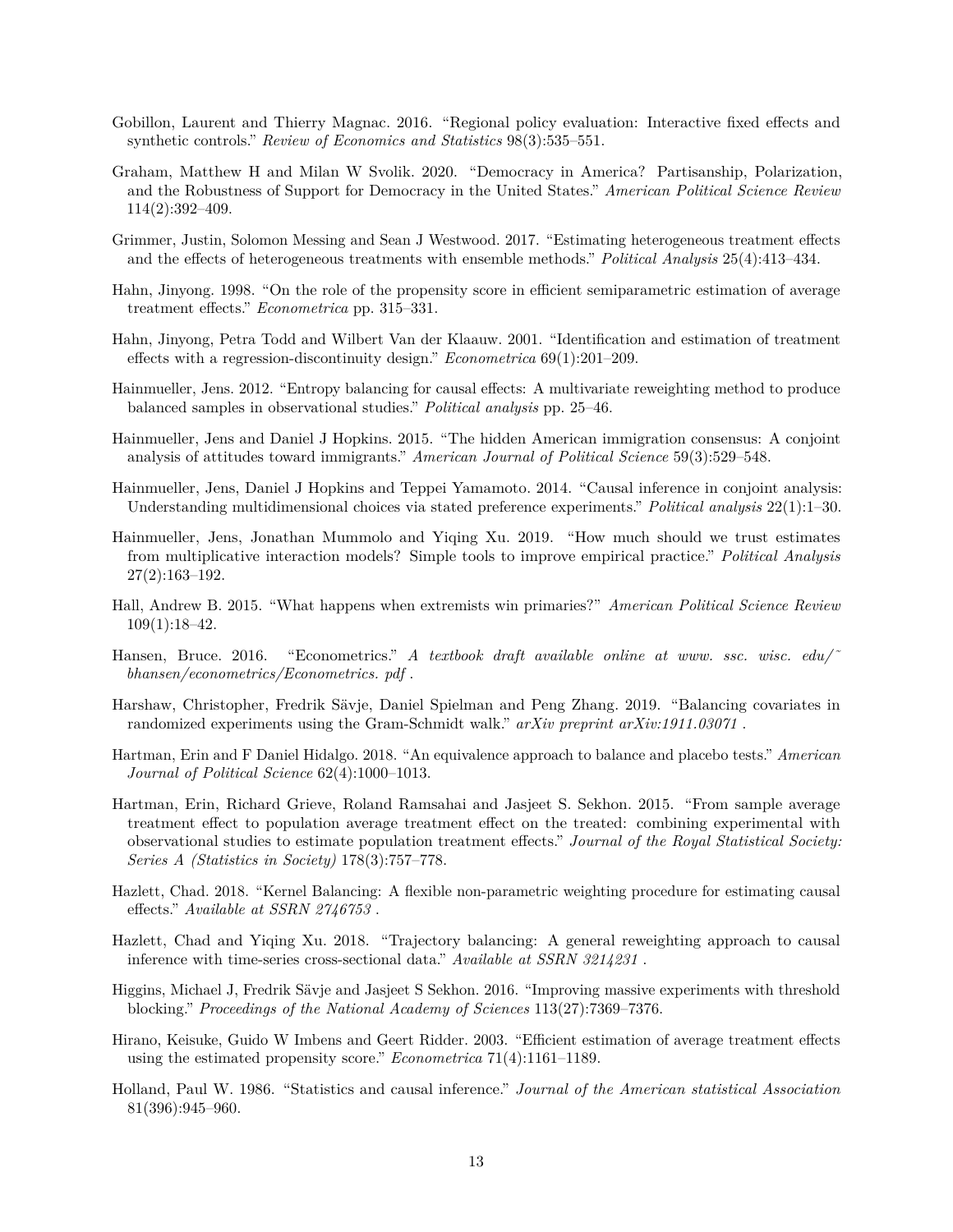<span id="page-13-16"></span>Hsiao, Cheng. 2014. *Analysis of panel data*. Number 54 Cambridge university press.

- <span id="page-13-11"></span>Huber, Martin and Giovanni Mellace. 2015. "Testing instrument validity for LATE identification based on inequality moment constraints." *Review of Economics and Statistics* 97(2):398–411.
- <span id="page-13-15"></span>Hudgens, Michael G and M Elizabeth Halloran. 2008. "Toward causal inference with interference." *Journal of the American Statistical Association* 103(482):832–842.
- <span id="page-13-7"></span>Iacus, Stefano M, Gary King and Giuseppe Porro. 2011. "Multivariate matching methods that are monotonic imbalance bounding." *Journal of the American Statistical Association* 106(493):345–361.
- <span id="page-13-8"></span>Iacus, Stefano M, Gary King and Giuseppe Porro. 2012. "Causal inference without balance checking: Coarsened exact matching." *Political analysis* pp. 1–24.
- <span id="page-13-3"></span>Imai, Kosuke and Aaron Strauss. 2011. "Estimation of heterogeneous treatment effects from randomized experiments, with application to the optimal planning of the get-out-the-vote campaign." *Political Analysis*  $19(1):1-19.$
- <span id="page-13-17"></span>Imai, Kosuke and In Song Kim. 2019. "When should we use unit fixed effects regression models for causal inference with longitudinal data?" *American Journal of Political Science* 63(2):467–490.
- <span id="page-13-18"></span>Imai, Kosuke, Luke Keele and Dustin Tingley. 2010. "A general approach to causal mediation analysis." *Psychological methods* 15(4):309.
- <span id="page-13-19"></span>Imai, Kosuke, Luke Keele, Dustin Tingley and Teppei Yamamoto. 2011. "Unpacking the black box of causality: Learning about causal mechanisms from experimental and observational studies." *American Political Science Review* pp. 765–789.
- <span id="page-13-5"></span>Imai, Kosuke and Marc Ratkovic. 2014. "Covariate balancing propensity score." *Journal of the Royal Statistical Society: Series B: Statistical Methodology* pp. 243–263.
- <span id="page-13-4"></span>Imai, Kosuke, Marc Ratkovic et al. 2013. "Estimating treatment effect heterogeneity in randomized program evaluation." *The Annals of Applied Statistics* 7(1):443–470.
- <span id="page-13-1"></span>Imbens, Guido. 2019. Potential outcome and directed acyclic graph approaches to causality: Relevance for empirical practice in economics. Technical report National Bureau of Economic Research.
- <span id="page-13-12"></span>Imbens, Guido and Karthik Kalyanaraman. 2012. "Optimal bandwidth choice for the regression discontinuity estimator." *The Review of economic studies* 79(3):933–959.
- <span id="page-13-2"></span>Imbens, Guido and Konrad Menzel. 2018. A causal bootstrap. Technical report National Bureau of Economic Research.
- <span id="page-13-14"></span>Imbens, Guido and Stefan Wager. 2019. "Optimized regression discontinuity designs." *Review of Economics and Statistics* 101(2):264–278.
- <span id="page-13-10"></span>Imbens, Guido W. 2003. "Sensitivity to exogeneity assumptions in program evaluation." *American Economic Review* 93(2):126–132.
- <span id="page-13-6"></span>Imbens, Guido W. 2015. "Matching methods in practice: Three examples." *Journal of Human Resources* 50(2):373–419.
- <span id="page-13-9"></span>Imbens, Guido W and Charles F Manski. 2004. "Confidence intervals for partially identified parameters." *Econometrica* 72(6):1845–1857.
- <span id="page-13-0"></span>Imbens, Guido W and Donald B Rubin. 2015. *Causal inference in statistics, social, and biomedical sciences*. Cambridge University Press.
- <span id="page-13-13"></span>Imbens, Guido W and Thomas Lemieux. 2008. "Regression discontinuity designs: A guide to practice." *Journal of econometrics* 142(2):615–635.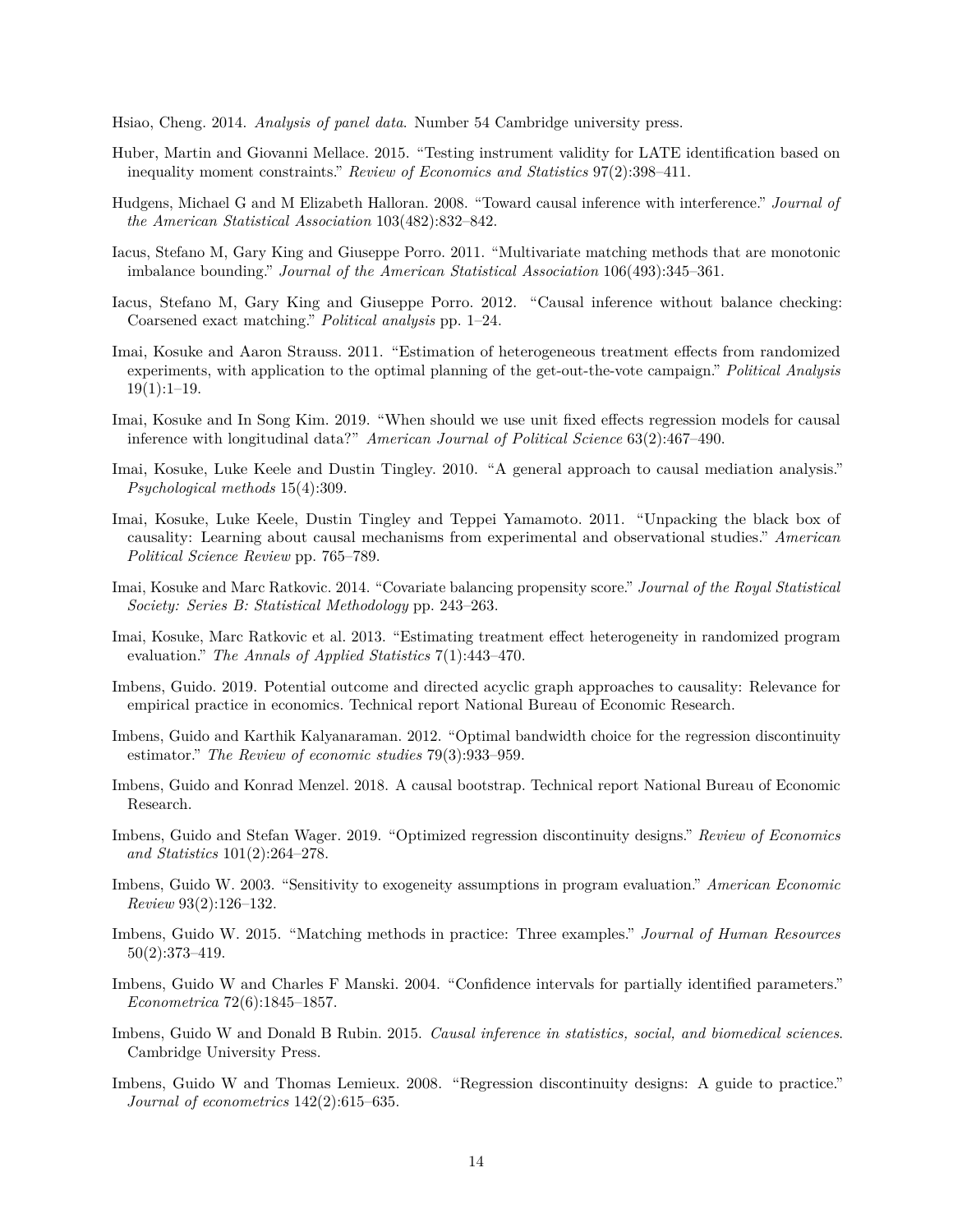- <span id="page-14-16"></span>Keele, Luke J and Rocio Titiunik. 2015. "Geographic boundaries as regression discontinuities." *Political Analysis* 23(1):127–155.
- <span id="page-14-9"></span>King, Gary, Christopher Lucas and Richard A Nielsen. 2017. "The balance-sample size frontier in matching methods for causal inference." *American Journal of Political Science* 61(2):473–489.
- <span id="page-14-8"></span>King, Gary and Richard Alexander Nielsen. 2019. "Why propensity scores should not be used for matching.".
- <span id="page-14-12"></span>Kitagawa, Toru. 2015. "A test for instrument validity." *Econometrica* 83(5):2043–2063.
- <span id="page-14-5"></span>Kitagawa, Toru and Aleksey Tetenov. 2018. "Who should be treated? empirical welfare maximization methods for treatment choice." *Econometrica* 86(2):591–616.
- <span id="page-14-1"></span>Knox, Dean, Teppei Yamamoto, Matthew A Baum and Adam J Berinsky. 2019. "Design, identification, and sensitivity analysis for patient preference trials." *Journal of the American Statistical Association* 114(528):1532–1546.
- <span id="page-14-15"></span>Kolesár, Michal and Christoph Rothe. 2018. "Inference in regression discontinuity designs with a discrete running variable." *American Economic Review* 108(8):2277–2304.
- <span id="page-14-4"></span>Künzel, Sören R, Jasjeet S Sekhon, Peter J Bickel and Bin Yu. 2019. "Metalearners for estimating heterogeneous treatment effects using machine learning." *Proceedings of the national academy of sciences* 116(10):4156– 4165.
- <span id="page-14-11"></span>LaLonde, Robert J. 1986. "Evaluating the econometric evaluations of training programs with experimental data." *The American economic review* pp. 604–620.
- <span id="page-14-13"></span>Lee, David L, Justin McCrary, Marcelo J Moreira and Jack Porter. 2020. "Valid t-ratio Inference for IV." *arXiv preprint arXiv:2010.05058* .
- <span id="page-14-19"></span>Lee, David S. 2008. "Randomized experiments from non-random selection in US House elections." *Journal of Econometrics* 142(2):675–697.
- <span id="page-14-10"></span>Lee, David S. 2009. "Training, wages, and sample selection: Estimating sharp bounds on treatment effects." *The Review of Economic Studies* 76(3):1071–1102.
- <span id="page-14-14"></span>Lee, David S and Thomas Lemieux. 2010. "Regression discontinuity designs in economics." *Journal of economic literature* 48(2):281–355.
- <span id="page-14-17"></span>Li, Shuangning and Stefan Wager. 2020. "Random Graph Asymptotics for Treatment Effect Estimation under Network Interference." *arXiv preprint arXiv:2007.13302* .
- <span id="page-14-0"></span>Li, Xinran and Peng Ding. 2017. "General forms of finite population central limit theorems with applications to causal inference." *Journal of the American Statistical Association* 112(520):1759–1769.
- <span id="page-14-6"></span>Li, Xinran and Peng Ding. 2020. "Rerandomization and regression adjustment." *Journal of the Royal Statistical Society: Series B (Statistical Methodology)* .
- <span id="page-14-7"></span>Li, Xinran, Peng Ding and Donald B Rubin. 2018. "Asymptotic theory of rerandomization in treatment–control experiments." *Proceedings of the National Academy of Sciences* 115(37):9157–9162.
- <span id="page-14-2"></span>Li, Xinran, Peng Ding, Donald B Rubin et al. 2020. "Rerandomization in 2 *<sup>K</sup>* factorial experiments." *The Annals of Statistics* 48(1):43–63.
- <span id="page-14-18"></span>Li, Xinran, Peng Ding, Qian Lin, Dawei Yang and Jun S Liu. 2019. "Randomization inference for peer effects." *Journal of the American Statistical Association* 114(528):1651–1664.
- <span id="page-14-3"></span>Lin, Winston et al. 2013. "Agnostic notes on regression adjustments to experimental data: Reexamining Freedman's critique." *The Annals of Applied Statistics* 7(1):295–318.
- <span id="page-14-20"></span>Liu, Licheng, Ye Wang and Yiqing Xu. 2020. "A practical guide to counterfactual estimators for causal inference with time-series cross-sectional data." *Available at SSRN 3555463* .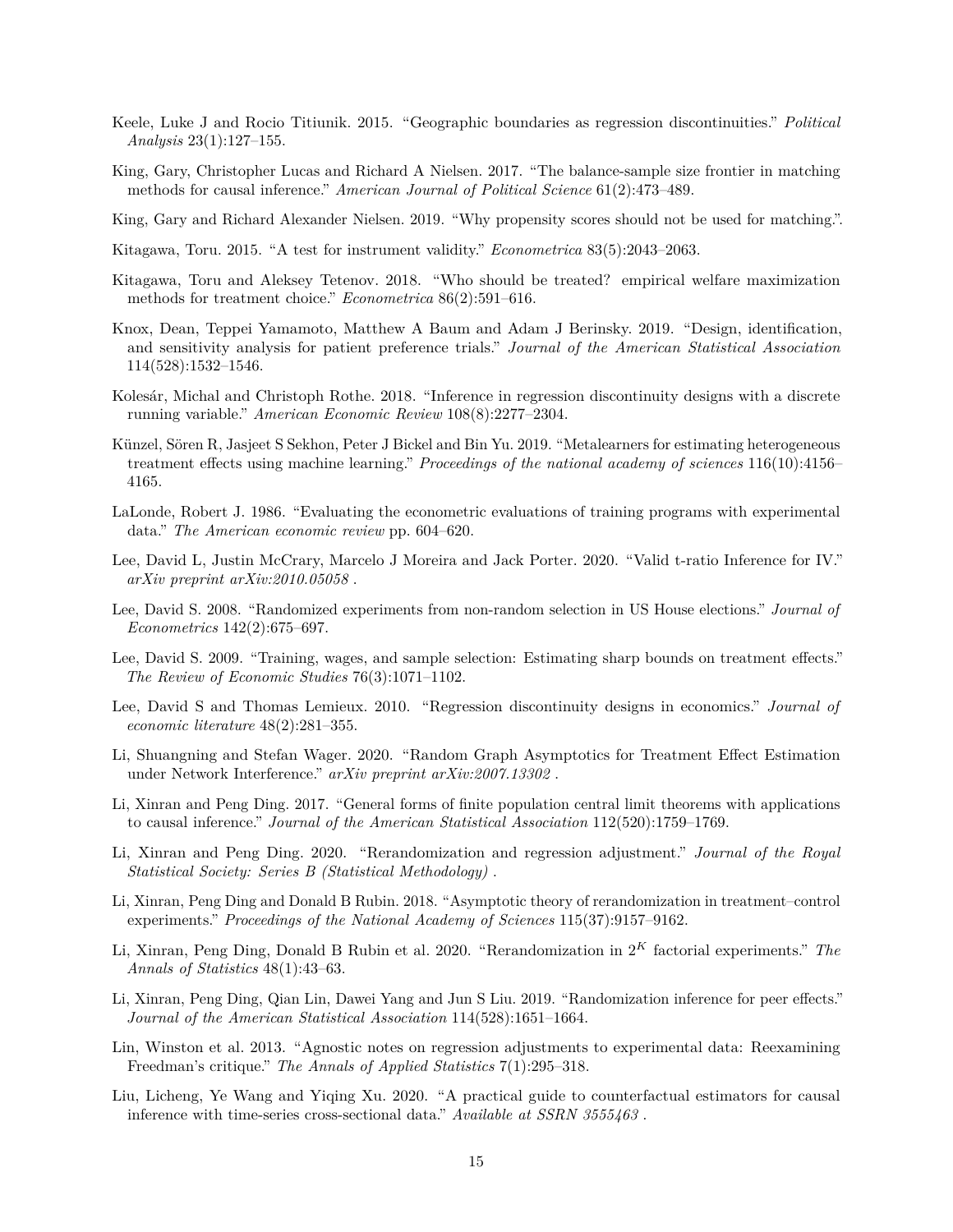- <span id="page-15-20"></span>Lu, Chen, Xinkun Nie and Stefan Wager. 2019. "Robust nonparametric difference-in-differences estimation." *arXiv preprint arXiv:1905.11622* .
- <span id="page-15-13"></span>Lyall, Jason. 2010. "Are coethnics more effective counterinsurgents? Evidence from the second Chechen war." *American Political Science Review* pp. 1–20.
- <span id="page-15-8"></span>Ma, Xinwei and Jingshen Wang. 2020. "Robust inference using inverse probability weighting." *Journal of the American Statistical Association* pp. 1–10.
- <span id="page-15-12"></span>Manski, Charles F. 1990. "Nonparametric bounds on treatment effects." *The American Economic Review* 80(2):319–323.
- <span id="page-15-16"></span>McCrary, Justin. 2008. "Manipulation of the running variable in the regression discontinuity design: A density test." *Journal of econometrics* 142(2):698–714.
- <span id="page-15-1"></span>Middleton, Joel A. 2018. "A unified theory of regression adjustment for design-based inference." *arXiv preprint arXiv:1803.06011* .
- <span id="page-15-3"></span>Middleton, Joel A, Marc A Scott, Ronli Diakow and Jennifer L Hill. 2016. "Bias amplification and bias unmasking." *Political Analysis* 24(3):307–323.
- <span id="page-15-14"></span>Miratrix, Luke, Jane Furey, Avi Feller, Todd Grindal and Lindsay C Page. 2018. "Bounding, an accessible method for estimating principal causal effects, examined and explained." *Journal of Research on Educational Effectiveness* 11(1):133–162.
- <span id="page-15-5"></span>Montgomery, Jacob M and Santiago Olivella. 2018. "Tree-Based Models for Political Science Data." *American Journal of Political Science* 62(3):729–744.
- <span id="page-15-2"></span>Morgan, Kari Lock. 2017. "Reallocating and Resampling: A Comparison for Inference." *arXiv preprint arXiv:1708.02102* .
- <span id="page-15-4"></span>Mullainathan, Sendhil and Jann Spiess. 2017. "Machine learning: an applied econometric approach." *Journal of Economic Perspectives* 31(2):87–106.
- <span id="page-15-18"></span>Nickerson, David W. 2008. "Is voting contagious? Evidence from two field experiments." *American political Science review* pp. 49–57.
- <span id="page-15-7"></span>Nie, Xinkun, Emma Brunskill and Stefan Wager. 2020. "Learning when-to-treat policies." *Journal of the American Statistical Association* (just-accepted):1–58.
- <span id="page-15-6"></span>Nie, Xinkun and Stefan Wager. 2017. "Quasi-oracle estimation of heterogeneous treatment effects." *arXiv preprint arXiv:1712.04912* .
- <span id="page-15-17"></span>Ogburn, Elizabeth L, Oleg Sofrygin, Ivan Diaz and Mark J van der Laan. 2020. "Causal inference for social network data." *arXiv preprint arXiv:1705.08527* .
- <span id="page-15-9"></span>Otsu, Taisuke and Yoshiyasu Rai. 2017. "Bootstrap inference of matching estimators for average treatment effects." *Journal of the American Statistical Association* 112(520):1720–1732.
- <span id="page-15-19"></span>Paluck, Elizabeth Levy, Hana Shepherd and Peter M. Aronow. 2016. "Changing climates of conflict: A social network experiment in 56 schools." *Proceedings of the National Academy of Science* 113(3):566–571.
- <span id="page-15-0"></span>Pearl, Judea and Dana Mackenzie. 2018. *The book of why: the new science of cause and effect*. Basic Books.
- <span id="page-15-15"></span>Porter, Jack. 2003. "Estimation in the regression discontinuity model." *Unpublished Manuscript, Department of Economics, University of Wisconsin at Madison* 2003:5–19.
- <span id="page-15-11"></span>Ratkovic, Marc. 2019. "Rehabilitating the Regression: Honest and Valid Causal Inference through Machine Learning.".
- <span id="page-15-10"></span>Roberts, Margaret E, Brandon M Stewart and Richard A Nielsen. 2020. "Adjusting for confounding with text matching." *American Journal of Political Science* 64(4):887–903.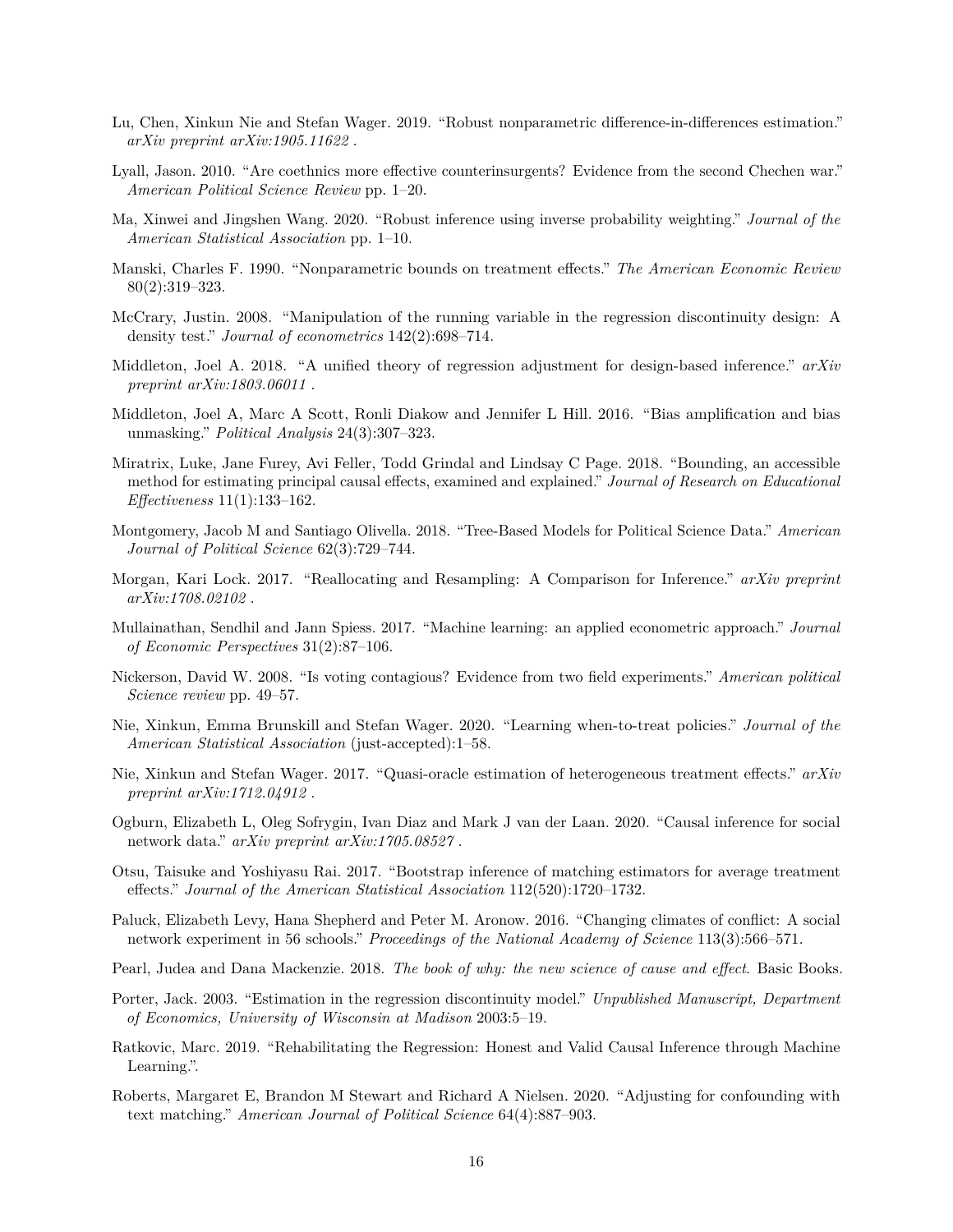- <span id="page-16-6"></span>Rosenbaum, Paul R and Donald B Rubin. 1983. "The central role of the propensity score in observational studies for causal effects." *Biometrika* 70(1):41–55.
- <span id="page-16-1"></span>Ross, Nathan et al. 2011. "Fundamentals of Stein's method." *Probability Surveys* 8:210–293.
- <span id="page-16-0"></span>Samii, Cyrus. 2016. "Causal empiricism in quantitative research." *The Journal of Politics* 78(3):941–955.
- <span id="page-16-3"></span>Samii, Cyrus and Peter M Aronow. 2012. "On equivalencies between design-based and regression-based variance estimators for randomized experiments." *Statistics & Probability Letters* 82(2):365–370.
- <span id="page-16-20"></span>Sances, Michael W. 2016. "The distributional impact of greater responsiveness: Evidence from New York towns." *The Journal of Politics* 78(1):105–119.
- <span id="page-16-18"></span>Sant'Anna, Pedro HC and Jun Zhao. 2020. "Doubly robust difference-in-differences estimators." *Journal of Econometrics* 219(1):101–122.
- <span id="page-16-14"></span>Savje, Fredrik, Peter M. Aronow and Michael G. Hudgens. 2018. "Average treatment effects in the presence of unknown interference." *arXiv:1711.06399 [math.ST]* .
- <span id="page-16-8"></span>Sekhon, Jasjeet S and Rocio Titiunik. 2012. "When natural experiments are neither natural nor experiments." *American Political Science Review* pp. 35–57.
- <span id="page-16-11"></span>Sekhon, Jasjeet S and Rocío Titiunik. 2017. "On Interpreting the Regression Discontinuity Design as a Local Experiment', Regression Discontinuity Designs (Advances in Econometrics, Volume 38).".
- <span id="page-16-13"></span>Sinclair, Betsy, Margaret McConnell and Donald P Green. 2012. "Detecting spillover effects: Design and analysis of multilevel experiments." *American Journal of Political Science* 56(4):1055–1069.
- <span id="page-16-21"></span>Slough, Tara. 2019. "On Theory and Identification: When and Why We Need Theory for Causal Identification.".
- <span id="page-16-16"></span>Strezhnev, Anton. 2017. "Generalized Difference-in-Differences Estimands and Synthetic Controls." *Unpublished manuscript* .
- <span id="page-16-5"></span>Stuart, Elizabeth A, Stephen R Cole, Catherine P Bradshaw and Philip J Leaf. 2011. "The use of propensity scores to assess the generalizability of results from randomized trials." *Journal of the Royal Statistical Society: Series A (Statistics in Society)* 174(2):369–386.
- <span id="page-16-12"></span>Tchetgen, Eric J Tchetgen and Tyler J VanderWeele. 2012. "On causal inference in the presence of interference." *Statistical methods in medical research* 21(1):55–75.
- <span id="page-16-19"></span>Tomz, Michael, Judith L Goldstein and Douglas Rivers. 2007. "Do we really know that the WTO increases trade? Comment." *American Economic Review* 97(5):2005–2018.
- <span id="page-16-9"></span>Tsai, Lily L and Yiqing Xu. 2018. "Outspoken insiders: Political connections and citizen participation in authoritarian China." *Political Behavior* 40(3):629–657.
- <span id="page-16-4"></span>Wager, Stefan and Susan Athey. 2018. "Estimation and inference of heterogeneous treatment effects using random forests." *Journal of the American Statistical Association* 113(523):1228–1242.
- <span id="page-16-15"></span>Wang, Ye. 2020. "Causal Inference under Temporal and Spatial Interference.".
- <span id="page-16-17"></span>Xu, Yiqing. 2017. "Generalized synthetic control method: Causal inference with interactive fixed effects models." *Political Analysis* 25(1):57–76.
- <span id="page-16-7"></span>Young, Alwyn. 2016. "Improved, nearly exact, statistical inference with robust and clustered covariance matrices using effective degrees of freedom corrections." *Manuscript, London School of Economics* .
- <span id="page-16-2"></span>Young, Alwyn. 2019*a*. "Channeling fisher: Randomization tests and the statistical insignificance of seemingly significant experimental results." *The Quarterly Journal of Economics* 134(2):557–598.
- <span id="page-16-10"></span>Young, Alwyn. 2019*b*. "Consistency without inference: Instrumental variables in practical application.".